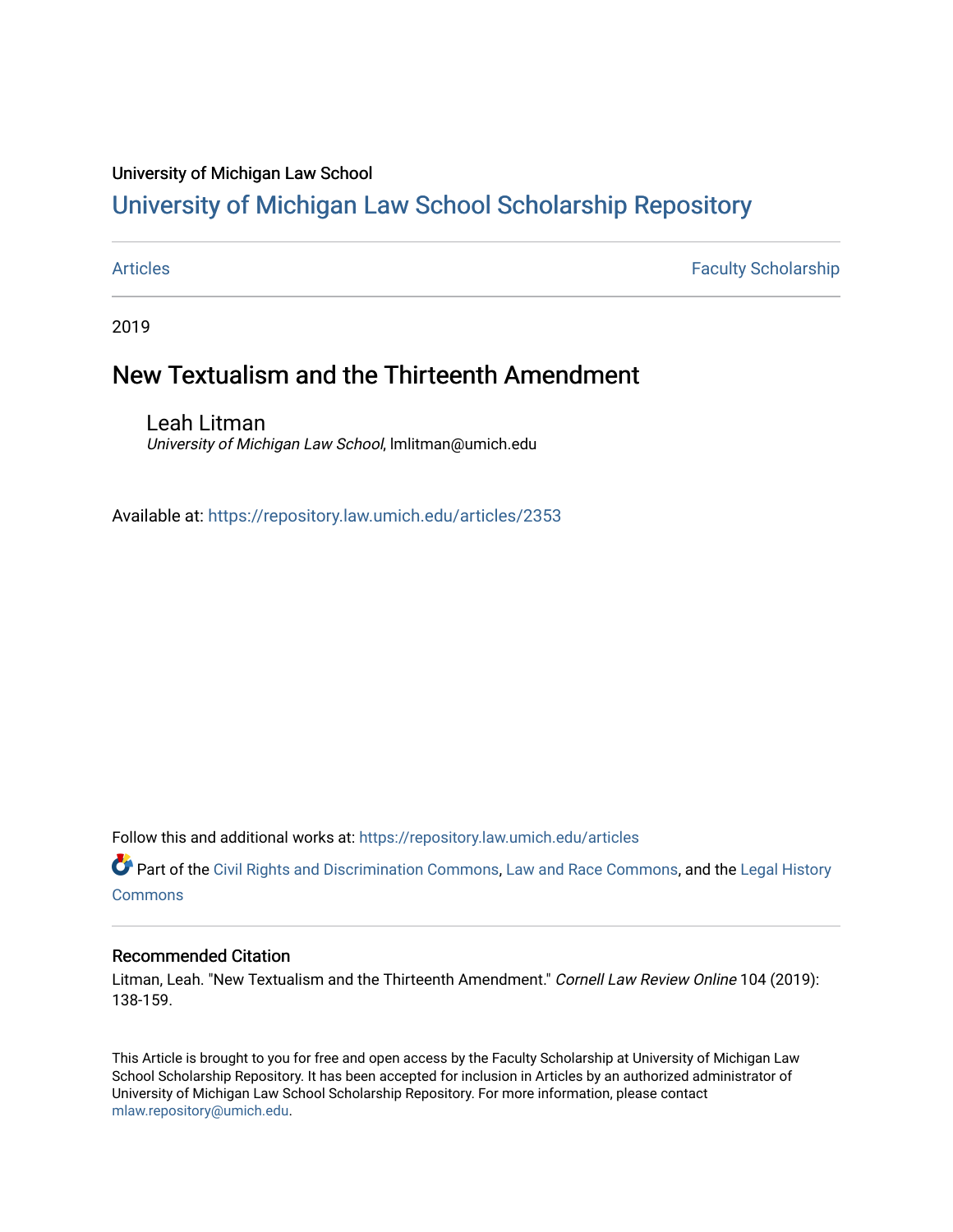## ESSAY

# NEW TEXTUALISM AND THE THIRTEENTH AMENDMENT

#### *Leah M. Litman*†

Michele Goodwin's piece raises important questions about whether troubling modern-day labor practices in jails and prisons are consistent with the Thirteenth Amendment.<sup>1</sup> In Goodwin's telling, the ratification of the Thirteenth Amendment formally ended the institution of slavery, but the Amendment allowed practices resembling slavery to continue, perhaps reflecting the extant stereotypes and racism that formally amending the Constitution cannot root out. Indeed, Goodwin excavates historical materials that suggest the people who drafted and ratified the Amendment understood and expected that it would allow the perpetuation of slavery in another form. As Goodwin explains, most historians have argued that the Thirteenth Amendment's punishment clause, which allows for involuntary servitude "as punishment for a crime,"2 "was probably meant to preserve the existing system of prison labor."3 But she persuasively demonstrates that these historians "overlook . . . [how] those systems were . . . racialized."4 In other words, everyone understands that the Thirteenth Amendment was drafted to allow the continuation of prison labor. But while prison labor could—hypothetically be a racially neutral system of uncompensated or undercompensated labor, contemporaries of the Thirteenth Amendment understood that it was not, in actuality, neutral. And they expected that it would not be neutral, and that undercompensated prison labor would be performed by

<sup>†</sup> Assistant Professor of Law, University of California Irvine School of Law. Thanks to Michele Goodwin for the very kind invitation to participate in this symposium and Daniel Deacon for comments on this Essay.

<sup>&</sup>lt;sup>1</sup> Michele Goodwin, *The Thirteenth Amendment: Modern Slavery, Capitalism, and Mass Incarceration*, 104 CORNELL L. REV. 899 (2019).

<sup>2</sup> U.S. CONST. amend. XIII.

<sup>3</sup> Goodwin, *supra* note 1, at 932–33.

<sup>4</sup> *Id.*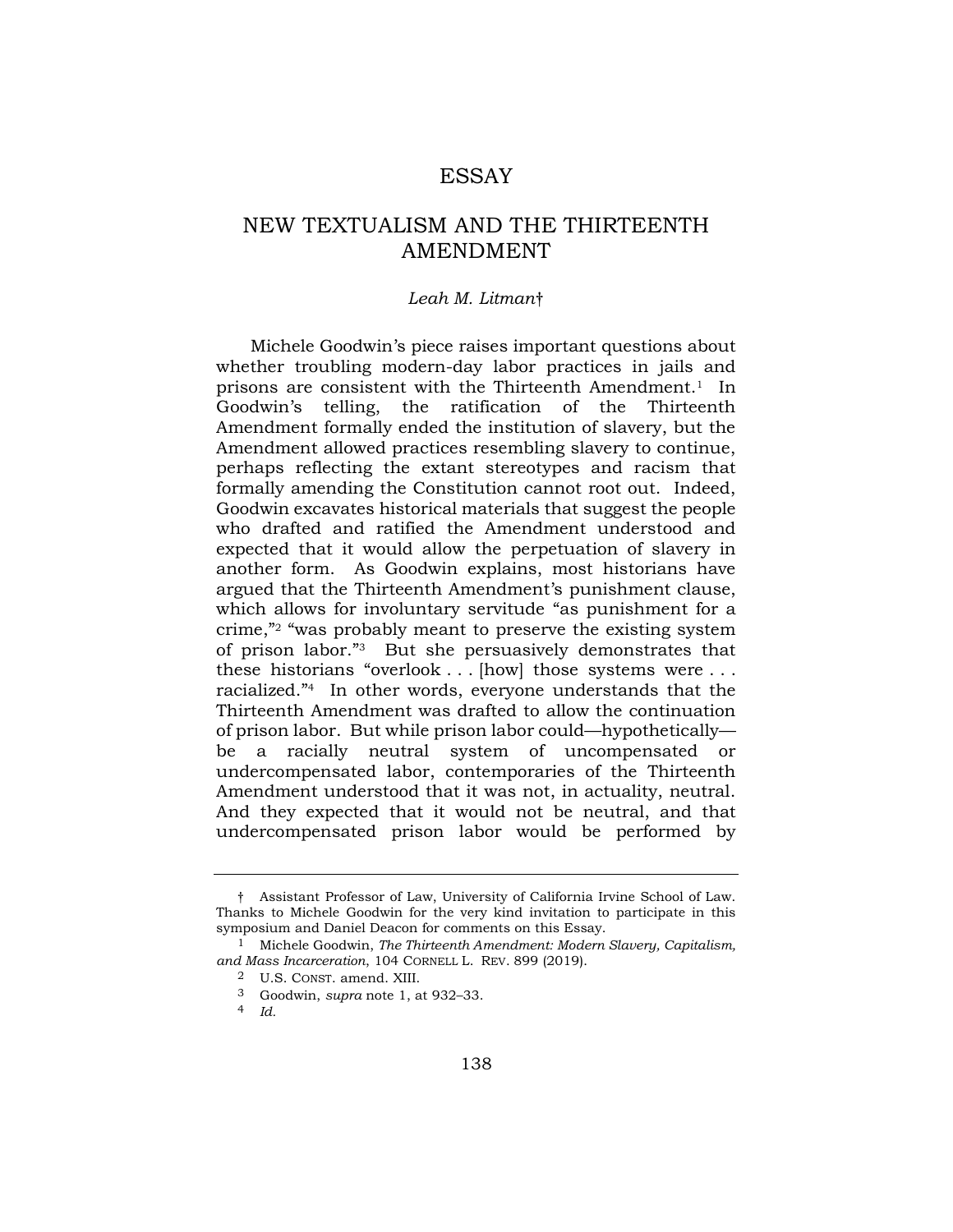primarily black and non-white immigrant populations caught in a dragnet web of interlocking state and private discrimination that would push them into the criminal justice system. Goodwin's narrative about the Thirteenth Amendment is a prime example of what Professor Reva Siegel has called "preservation-through-transformation"—how society and the legal system reject one form of racial discrimination while at the same time legitimating other forms of it.5

Goodwin's project thus pointedly asks what the Thirteenth Amendment means—was it understood and meant to permit, and does it permit, a racialized system of prison labor? Answering that question requires us to think about what the Thirteenth Amendment means, and Goodwin's thoughtprovoking article provides an occasion to revisit some of the ways people have interpreted the Thirteenth Amendment. As it so happens, the Thirteenth Amendment provides an abbreviated case study on some of the promises and limits of constitutional textualism, including the variant of "new textualism" that has recently emerged.6 New textualism, in Jim Ryan's definition, is the promising new form of constitutional textualism whose "core principle . . . is that constitutional interpretation must start with a determination, based on evidence from the text, structure, and enactment history, of what the language in the Constitution actually means."7 But unlike its predecessors, new textualism recognizes that the semantic meaning of texts can embody broad principles whose application to particular facts may change over time, and it welcomes the consideration of nontextual sources like structure or enactment history or historical context.8

The quest to interpret the Thirteenth Amendment illuminates how constitutional textualism, in practice, often involves the kinds of interpretive challenges that its proponents ascribe to purportedly textual methods of constitutional interpretation. These challenges include reconciling different genres of sources and selecting between different pieces of evidence based on intuitions about constitutional substance. Acknowledging that the end goal of

<sup>5</sup> Reva B. Siegel, *Why Equal Protection No Longer Protects: The Evolving Forms of Status-Enforcing State Action*, 49 STAN. L. REV. 1111, 1112 (1997).

<sup>6</sup> *See* James E. Ryan, *Laying Claim to The Constitution: The Promise of New Textualism*, 97 VA. L. REV. 1523, 1524 (2011).

<sup>7</sup> *Id.* 

<sup>8</sup> *See id.* at 1538–56.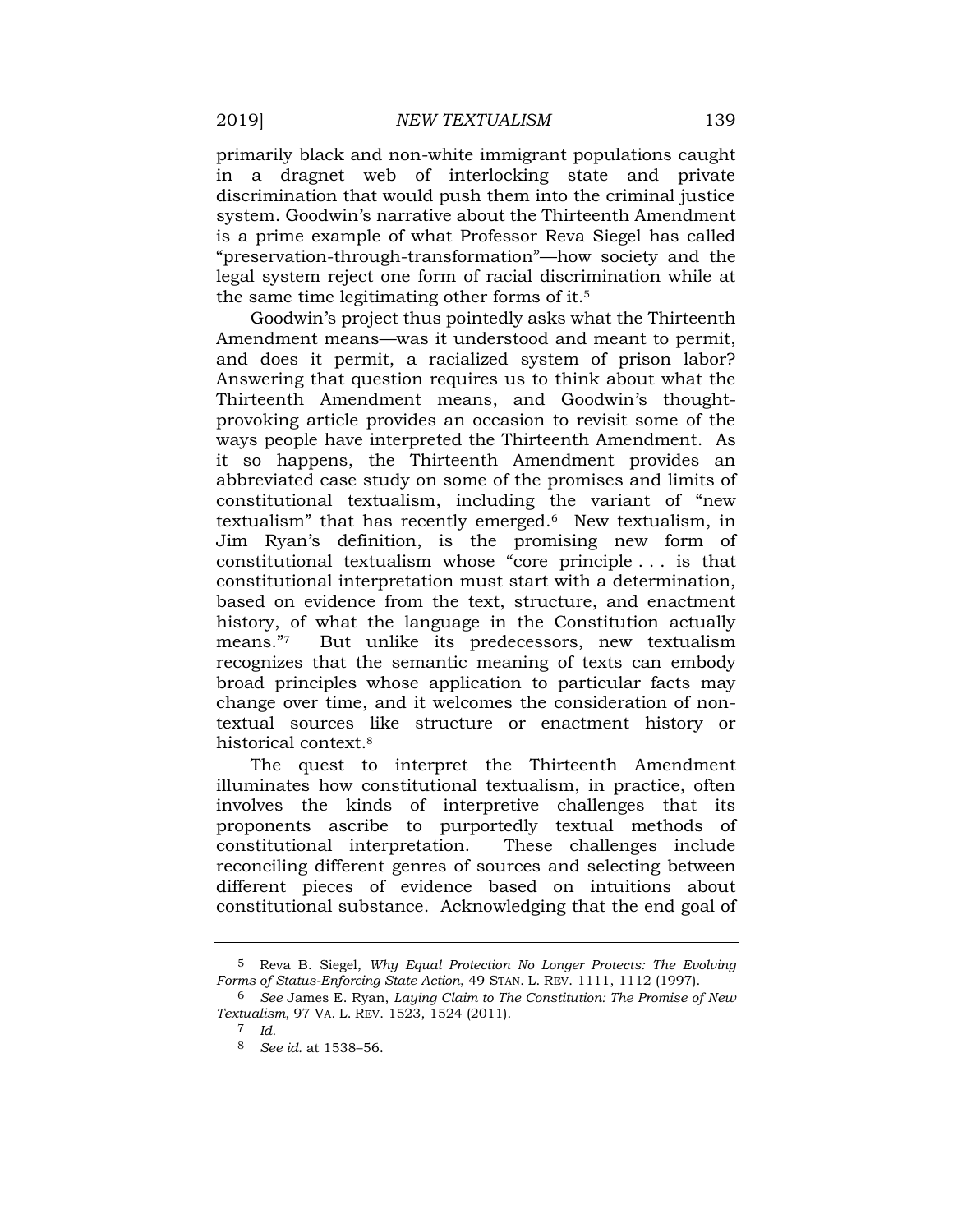constitutional textualism is to determine "what the language in the Constitution actually means" does not change that;<sup>9</sup> nor does it necessarily provide the kind constraining, anchoring force that textualism is supposed to offer relative to other interpretive methodologies. This piece highlights how these dynamics have played out in the context of the Thirteenth Amendment with respect to two interpretive questions—what relevance the historical context behind the Amendment has, and whether other provisions in the Constitution shed some light on the meaning of the Thirteenth Amendment. It suggests that new textualism in many respects converges on other purportedly competing methodologies and that the promise of the new textualism also represents its shortcomings or at least the sacrifice of textualism's comparative advantages over other methodologies.

I

#### HISTORICAL CONTEXT

One question that comes up in interpreting the Thirteenth Amendment is what relevance does the historical context behind the Amendment have? The Thirteenth Amendment cases have grappled with how the historical context relates to, and sheds light on, the meaning of the constitutional text, as New Textualists maintain it does.<sup>10</sup> And it is helpful to survey different ways in which the law has inscorporated the historical context behind amendments, primarily with respect to the Thirteenth Amendment, but also with respect to the Fourteenth Amendment, as a point of comparison.

What the cases and the comparison among them reveal is that incorporating historical context can be done at different levels of [generality.11](https://generality.11) The choice to define the historical context at a particular level of generality also involves a fair amount of interpretive latitude that makes constitutional textualism, including new textualism, less disciplined or constraining than its proponents occasionally maintain.<sup>12</sup> The cases also

<sup>9</sup> *Id.* at 1524.

<sup>10</sup> *Id.* (arguing that enactment history is relevant to new textualism), 1526 (same, for historical context).

<sup>11</sup> For a more extended discussion of how historical practices and context can be defined at different levels of generality, see Leah M. Litman, *Debunking Anti-Novelty*, 66 DUKE L.J. 1409, 1479–87 (2017). For an application of the same principle in another context, see also Laurence H. Tribe & Michael C. Dorf, *Levels of Generality in the Definition of Rights*, 57 U. CHI. L. REV. 1057, 1088 (1990).

 $^{12}\;$  Josh Chafetz takes this argument a step further and argues that selecting between different historical narratives itself reflects a normative choice about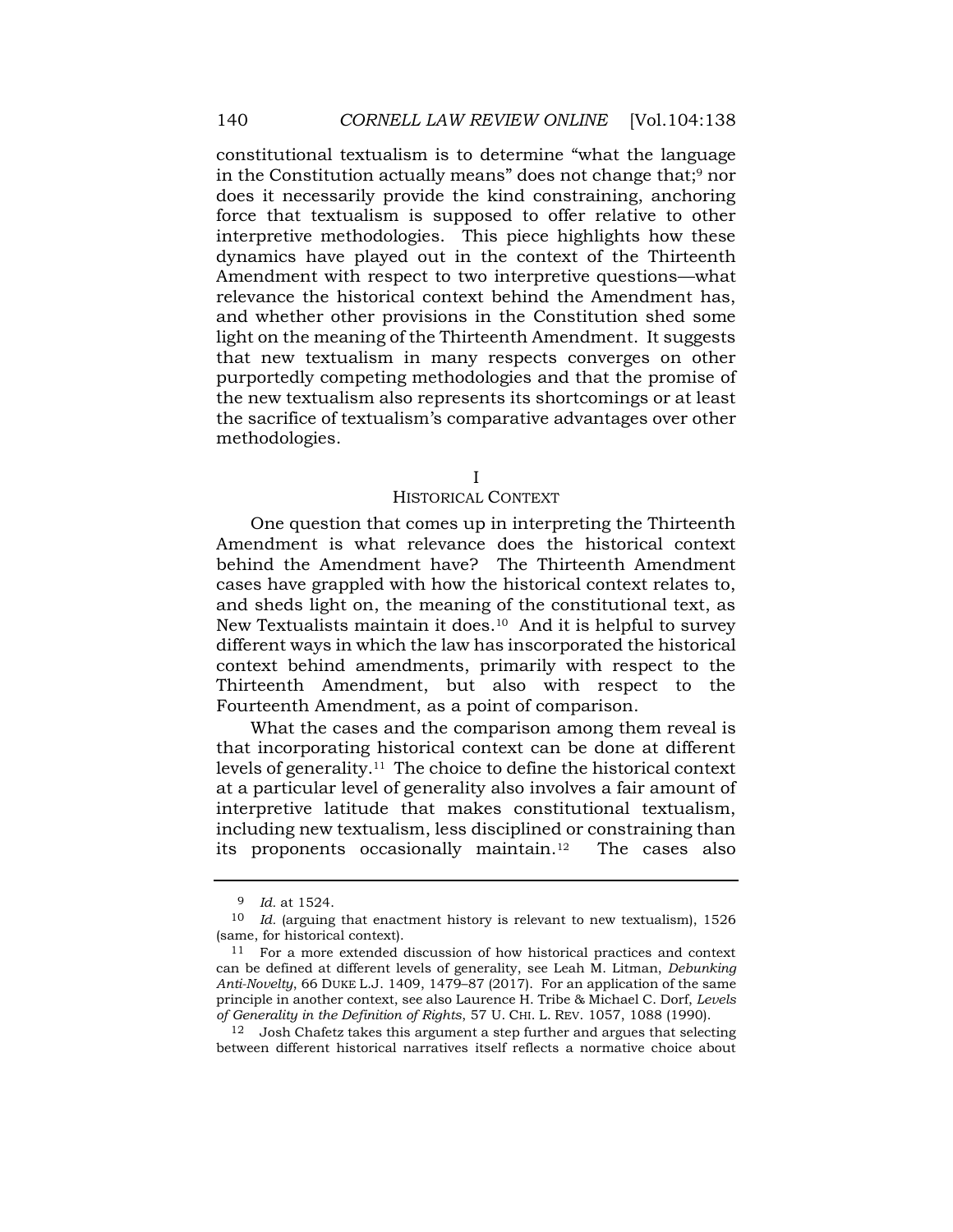underscore that new textualism, in particular, is an eclectic methodology; that is, it relies on different *genres* of sources to ascertain the legally operative constitutional meaning. Designating the constitutional text as the primary or predominant consideration does not change that; a weighted balancing test that accords a different weight to different kinds of interpretive factors (such as text, historical context, structure, and precedent) still amounts to a balancing test that considers different kinds of [evidence.13](https://evidence.13) If that is not problematic—and I do not believe that it is—that goes a long way toward debunking some of the criticisms of purportedly non-originalist or non-textualist methods of [interpretation.14](https://interpretation.14) 

#### A. The Thirteenth Amendment

The Thirteenth Amendment provides that "Neither slavery nor involuntary servitude, except as a punishment for crime whereof the party shall have been duly convicted, shall exist within the United States, or any place subject to their jurisdiction."<sup>15</sup>

Two foundational cases on the Reconstruction Amendments, *Slaughter-House Cases* and the *Civil Rights Cases*, offer some examples of how historical context can be used to interpret the constitutional text.16 *Slaughter-House* 

which histories to continue and depart from. Josh Chafetz, *Unprecedented? Judicial Confirmation Battles and the Search for a Usable Past*, 131 HARV. L. REV. 96 (2017).

<sup>13</sup> Ryan, *supra* note 6, at 1548 (endorsing an approach that is "holistic" and "relies on text, history, and the structure of the Constitution and the government it establishes to elucidate the best and truest meaning of the language contained in the document").

<sup>14</sup> Robert Post & Reva Siegel, *How Liberals Need to Approach Constitutional Theory*, THE NEW REPUBLIC, Sept. 18, 2007, at 14 ("Americans routinely use many other forms of persuasion to convince one another about the Constitution's meaning. They appeal to text, precedent, history, structure, tradition, purpose, principle, prudence, and ethical ideas."); *see also* Mitchell N. Berman & Kevin Toh, *Pluralistic Nonoriginalism and the Combinability Problem*, 91 TEX. L. REV. 1739, 1762–84 (2013) (explaining and rejecting noncombinability problem); Adam M. Samaha, *Looking Over A Crowd—Do More Interpretive Sources Mean More Discretion?*, 92 N.Y.U. L. REV. 554 (2017) (outlining experimental evidence that suggests adding sources of interpretation reduces interpretive discretion).

<sup>15</sup> U.S. CONST. amend. XIII.

<sup>16</sup> Here, although historical context might suggest the methodology is originalist, new textualists recognize that discerning the meaning of the text involves drawing from several different kinds of sources, including historical context. Ryan, *supra* note 6, at 1532–34. However, originalists like Larry Solum have argued that new textualism is not different than originalism. *See Bellin on Fourth Amendment Textualism*, Legal Theory Blog (Jan. 15, 2019), [https://lsolum.typepad.com/legaltheory/2019/01/bellin-on-fourth-](https://lsolum.typepad.com/legaltheory/2019/01/bellin-on-fourth-amendment-textualism.html)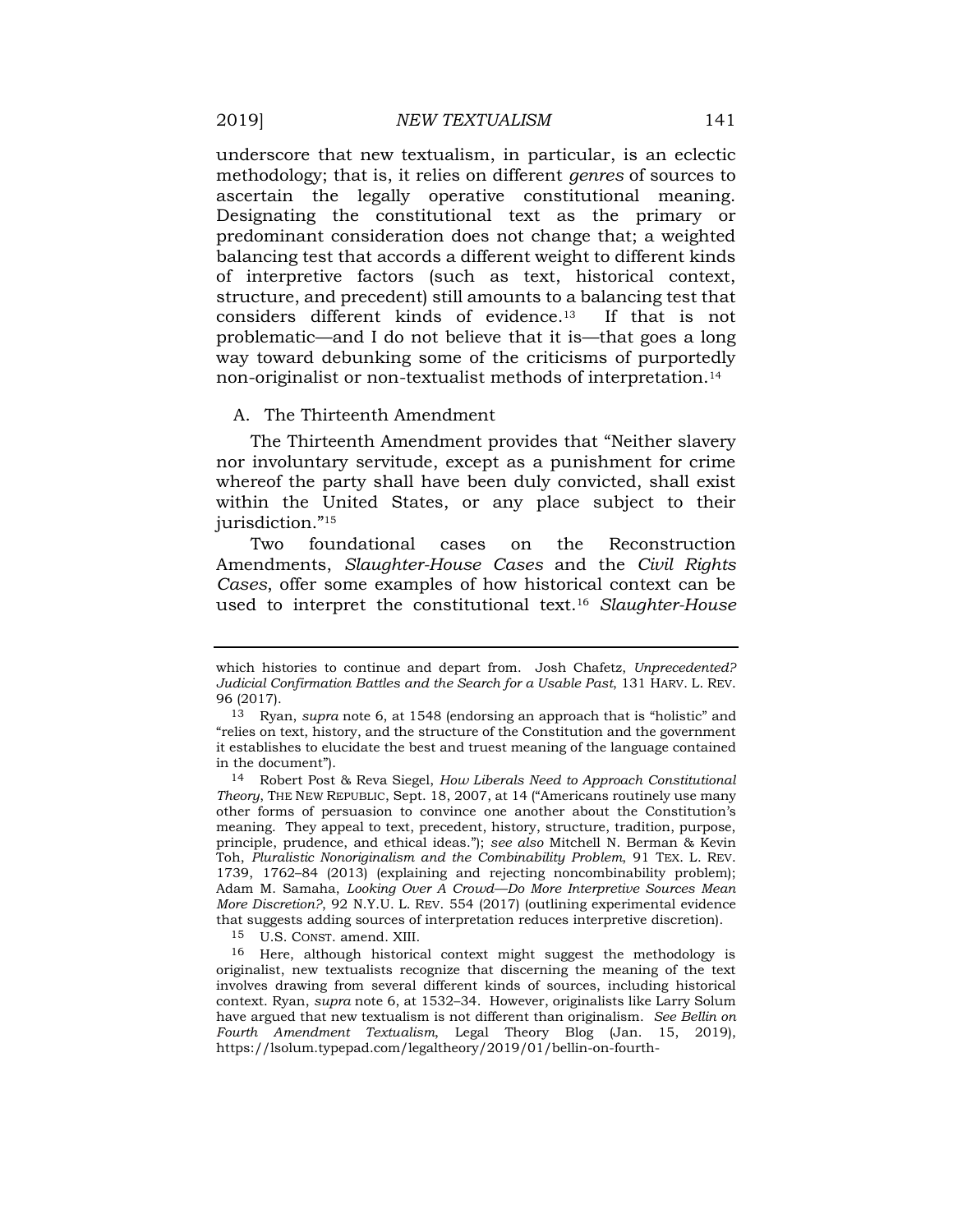*Cases* addressed the constitutionality of a Louisiana state law that required butchers in New Orleans to use a certain slaughter-house in slaughtering animals.<sup>17</sup> Among other claims, the butchers argued that the law created "an involuntary servitude" in violation of the Thirteenth [Amendment.18](https://Amendment.18) And the *Civil Rights Cases* addressed the constitutionality of a federal law prohibiting private entities from racially discriminating; the Court examined whether Congress had the power to enact that law under its power to enforce the Thirteenth [Amendment.19](https://Amendment.19) 

In *Slaughter-House Cases*, the Court explained why the Louisiana law did not run afoul of the Thirteenth Amendment. The Court stated that even "[t]he most cursory glance" at the Amendment (along with the other Reconstruction Amendments) "discloses a unity of purpose, when taken in connection with the history of the times"20—destroying "[t]he institution of African slavery."21 And, the Court continued, that purpose "cannot fail to have an important bearing on any question of doubt concerning their true meaning."<sup>22</sup>

But how might this historical context bear on the meaning of those Amendments? One way would be to interpret ambiguous terms in light of that purpose—that is, to rely on the historical context to resolve "question[s] of doubt" about the meaning of the text.23 So, for example, the Court in *Slaughter-House Cases* was trying to figure out the meaning of the word "servitude." And, the Court explained,

To withdraw the mind from the contemplation of this grand

17 Slaughter-House Cases, 83 U.S. 36, 58–59 (1872).

- 19 The Civil Rights Cases, 109 U.S. 3 (1883).
- 20 *Slaughter-House Cases*, 83 U.S. at 67.
- 21 *Id.* at 68.
- 22 *Id.* at 67.
- 23 *Id.*

[amendment-textualism.html](https://lsolum.typepad.com/legaltheory/2019/01/bellin-on-fourth-amendment-textualism.html) [\[https://perma.cc/NL4S-3HC7](https://perma.cc/NL4S-3HC7)]. The extent to which that is true may depend on whether one puts other non-textual or nonhistorical sources—such as structure or doctrine—in the construction bucket or the interpretation bucket. Loosely speaking, interpretation focuses on the core, unchangeable meaning of the text, whereas construction relates to how interpreters (including judges) implement it or construct its practical legally operative meaning. *See* Lawrence B. Solum, *The Interpretation-Construction Distinction*, 27 CONST. COMMENT. 95, 108 (2010); Lawrence B. Solum, *Originalism and Constitutional Construction*, 82 FORDHAM L. REV. 453, 472 (2013) (explaining new originalists' understanding that construction is "essentially driven by normative concerns," whereas interpretation is not); Ryan, *supra* note 6, at 1544 ("Constitutional *adjudication* is thus distinct from constitutional *interpretation*.") (emphasis added).

<sup>18</sup> *Id.* at 66.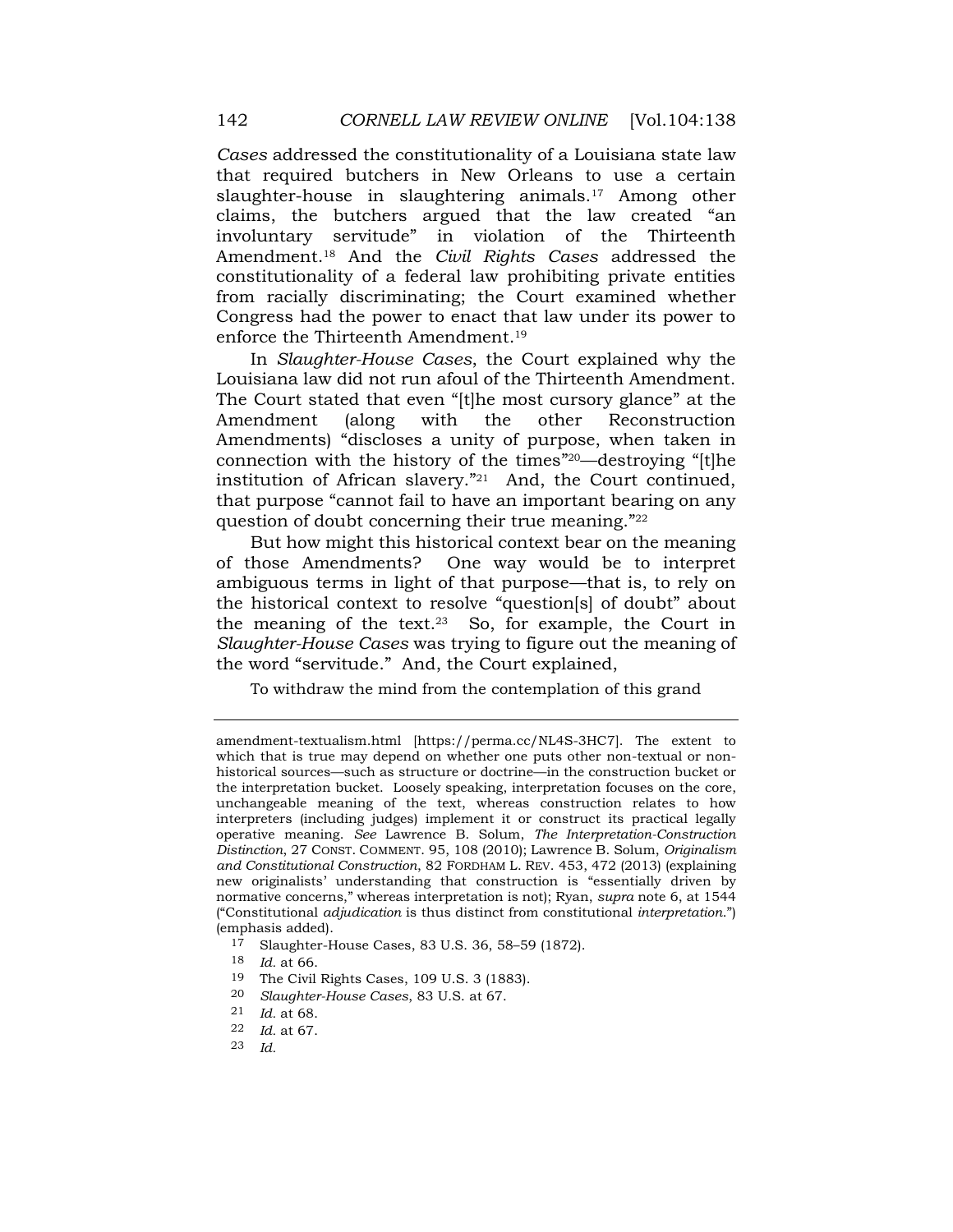yet simple declaration . . .—a declaration designed to establish the freedom of four millions of slaves—and . . . find in it a reference to servitudes, which may have been attached to property in certain localities, requires an effort, to say the least of it."<sup>24</sup>

In other words, the Court interpreted the terms of the Amendment in ways that would further the Amendment's purpose. Along these lines, the Court emphasized that the "spirit of these articles" must have "fair and just weight in any question of construction"; and that "in any fair and just construction of any section or phrase of these amendments, it is necessary to look to the purpose which we have said was the pervading spirit of them all, the evil which they were designed to remedy."<sup>25</sup>

But *Slaughter-House Cases* established some limits on what the historical context could and could not do. The Court continued:

[W]hile negro slavery alone was in the mind of the Congress which proposed the thirteenth article, it forbids any other kind of slavery, now or hereafter. If Mexican peonage or the Chinese coolie labor system shall develop slavery of the Mexican or Chinese race within our territory, this amendment may safely be trusted to make it void. And so if other rights are assailed by the States which properly and necessarily fall within the protection of these articles, that protection will apply, though the party interested may not be of African [descent.26](https://descent.26)

Here, the text of the Amendments limits the amount of work that purpose can do—the text forbids slavery and servitudes of any kind, not just of particular races, even though the Court acknowledged that the purpose of the Amendments was the destruction of "[t]he institution of African slavery."<sup>27</sup>

There are other ways of considering historical context as well—such as consulting common or understood meanings of a phrase. The Court did some of that too and again anchored its analysis to an assessment of the Amendment's purpose. In

<sup>24</sup> *Id.* at 69; *see also id.* at 71 ("[N]o one can fail to be impressed with the one pervading purpose found in them all, lying at the foundation of each, and without which none of them would have been even suggested; we mean the freedom of the slave race, the security and firm establishment of that freedom, and the protection of the newly-made freeman and citizen from the oppressions of those who had formerly exercised unlimited dominion over him.").

<sup>25</sup> *Id.* at 72.

<sup>26</sup> *Id.* 

<sup>27</sup> *Id.* at 68.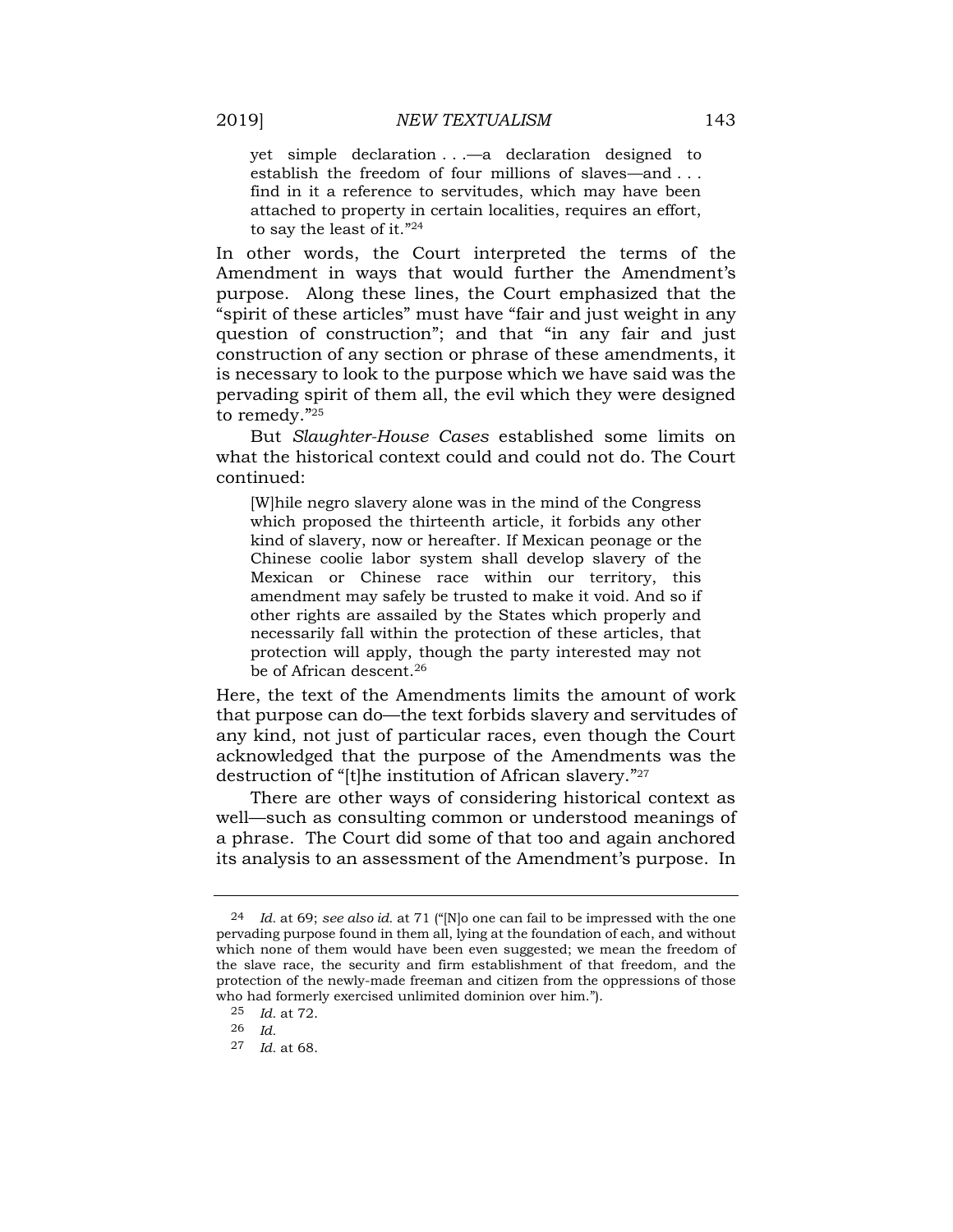*Slaughter-House Cases*, the Court reasoned that "[t]he word servitude is of larger meaning than slavery, as the latter is popularly understood in this country, and the obvious purpose was to forbid all shades and conditions of African slavery."<sup>28</sup> And in the *Civil Rights Cases*, the Court explained that "[u]nder the Thirteenth Amendment, it has only to do with slavery and its incidents."29 It then proceeded to explain how decisionmakers should interpret those terms:

The long existence of African slavery in this country gave us very distinct notions of what it was, and what were its necessary incidents. Compulsory service of the slave for the benefit of the master, restraint of his movements except by the master's will, disability to hold property, to make contracts, to have a standing in court, to be a witness against a white person, and such like burdens and incapacities were the inseparable incidents of the [institution.30](https://institution.30)

Finally, in both *Slaughter-House Cases* and the *Civil Rights Cases*, the Court tied its bottom-line conclusions to the historical context behind the Thirteenth Amendment. After reciting the Amendment's purpose, the Court in *Slaughter-House Cases* ended its analysis with this cursory statement: The Amendment's history was "all that we deem necessary to say on the application of that article to the statute of Louisiana, now under consideration."31 In other words, the historical context behind the Amendment was enough to make clear why the Louisiana law did not violate the Amendment.

The *Civil Rights Cases* had a longer passage that yoked the Court's conclusion to the historical context behind the Amendment. The Court framed the "only question" in the case as "whether the refusal to any persons of the accommodations of an inn, or a public conveyance, or a place of public amusement . . . does inflict upon such persons any manner of servitude, or form of slavery, as those terms are understood in this country."32 And the Court answered that question in the negative:

Many wrongs may be obnoxious to the prohibitions of the Fourteenth Amendment which are not, in any just sense, incidents or elements of slavery. . . . What is called class

<sup>28</sup> *Id.* at 69.

<sup>29</sup> The Civil Rights Cases, 109 U.S. 3, 23 (1883).

<sup>30</sup> *Id.* at 22.

<sup>31</sup> Slaughter-House Cases, 83 U.S. 36, 69 (1872).

<sup>32</sup> *The Civil Rights Cases*, 109 U.S. at 23.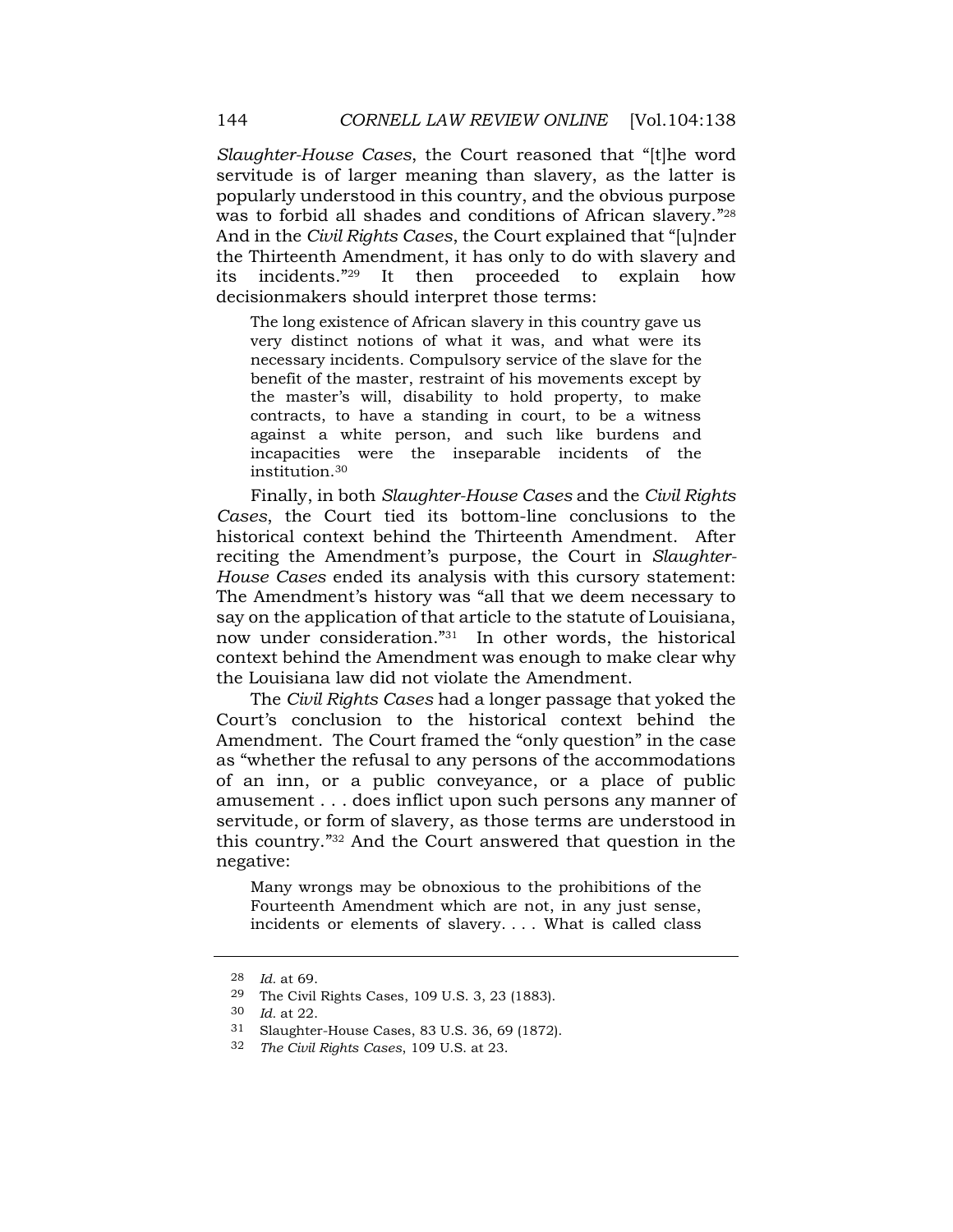legislation would belong to this category, and would be obnoxious to the prohibitions of the Fourteenth Amendment, but would not necessarily be so to the Thirteenth, when not involving the idea of any subjection of one man to another.<sup>33</sup>

The *Civil Rights Cases* expanded on this analysis as follows: "[A]n act of refusal has nothing to do with slavery or involuntary servitude. . . . It would be running the slavery argument into the ground to make it apply to every act of discrimination."34 And just to press the point further, the Court explained:

When a man has emerged from slavery, and by the aid of beneficent legislation has shaken off the inseparable concomitants of that state, there must be some stage in the progress of his elevation when he takes the rank of a mere citizen, and ceases to be the special favorite of the laws, and when his rights as a citizen, or a man, are to be protected in the ordinary modes by which other men's rights are protected. There were thousands of free colored people in this country before the abolition of slavery, enjoying all the essential rights of life, liberty, and property the same as white citizens; yet no one, at that time, thought that it was any invasion of their personal status as freemen because they were not admitted to all the privileges enjoyed by white citizens, or because they were subjected to discriminations in the enjoyment of accommodations in inns, public conveyances, and places of amusement. Mere discriminations on account of race or color were not regarded as badges of [slavery.35](https://slavery.35) 

These opinions all used historical context to shed light on the meaning of the constitutional text. But they used historical context in different ways—resolving ambiguities in the text in a way that would further the Amendments' purposes; consulting common or understood meanings of a phrase in light of contemporary events; and limiting the reach of the Amendments by relying on shared expectations or understandings about the Amendments' [scope.36](https://scope.36) 

<sup>33</sup> *Id.* at 23–24.

<sup>34</sup> *Id.* at 24–25.

<sup>35</sup> *Id.* at 25.

<sup>36</sup> Ryan, *supra* note 6, at 1544 (approvingly describing a new textualism method where the "examination of history includes not simply the specific enactment history, but the broader historical context surrounding the enactment").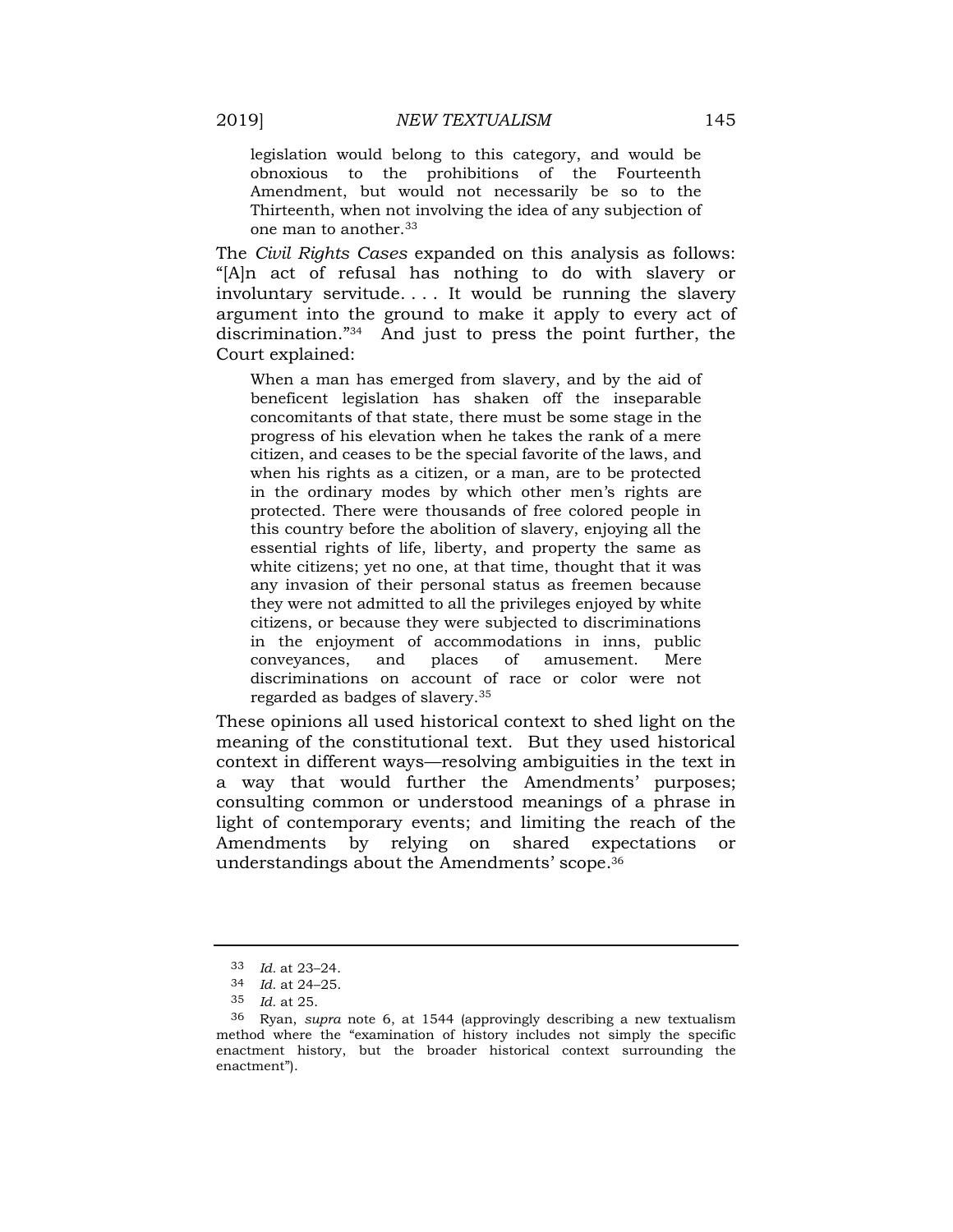### B. The Fourteenth Amendment

While Goodwin's piece focuses primarily on the Thirteenth Amendment, assessing the different textual moves that might be made with respect to the Thirteenth Amendment is easier with a point of comparison—the different textual moves that are made with respect to the Fourteenth Amendment's Equal Protection Clause.

Section 1 of the Fourteenth Amendment provides that: "[N]or shall any state . . . deny to any person within its jurisdiction the equal protection of the laws."37 The two foundational cases on the Thirteenth Amendment, *Slaughter-House Cases* (and the *Civil Rights Cases*) addressed Fourteenth Amendment claims in addition to Thirteenth Amendment claims.

The *Slaughter-House Cases* analysis is illuminating in what it says about the relationship between text and historical [context.38](https://context.38) *Slaughter-House Cases* quickly rejected the possibility that the Louisiana law on butchers might offend the Fourteenth Amendment. The Court explained:

We doubt very much whether any action of a State not directed by way of discrimination against the negroes as a class, or on account of their race, will ever be held to come within the purview of this provision. It is so clearly a provision for that race and that emergency, that a strong case would be necessary for its application to any [other.39](https://other.39) 

Thus, because the purpose of the Fourteenth Amendment was so obviously to prohibit racial discrimination, it did not extend to other forms of discrimination.

Of course, *Slaughter-House Cases* was wrong about what the ultimate scope of the Equal Protection Clause would come to be. Today, the clause does protect against other kinds of discrimination in addition to discrimination based on race such as discrimination based on sex,<sup>40</sup> discrimination based on sexual orientation,41 or any animus-laden distinctions between [persons.42](https://persons.42)

<sup>37</sup> U.S. CONST. amend. XIV.

<sup>38</sup> The *Civil Rights Cases* is less illuminating because it focused primarily on the state action question. *See* The Civil Rights Cases, 109 U.S. 3, 15–16 (1883). 39 Slaughter-House Cases, 83 U.S. 36, 81 (1872).

<sup>40</sup> *See* U.S. v. Virginia, 518 U.S. 515, 531–33 (1996).

<sup>41</sup> Pavan v. Smith, 137 S. Ct. 2075, 2077–79 (2017); Sessions v. Morales-Santana, 137 S. Ct. 1678, 1690 (2017) (citing Obergefell v. Hodges, 135 S. Ct. 2587, 2603 (2015)).

<sup>42</sup> U.S. Dept. of Agriculture v. Moreno, 413 U.S. 528 (1973) (invalidating food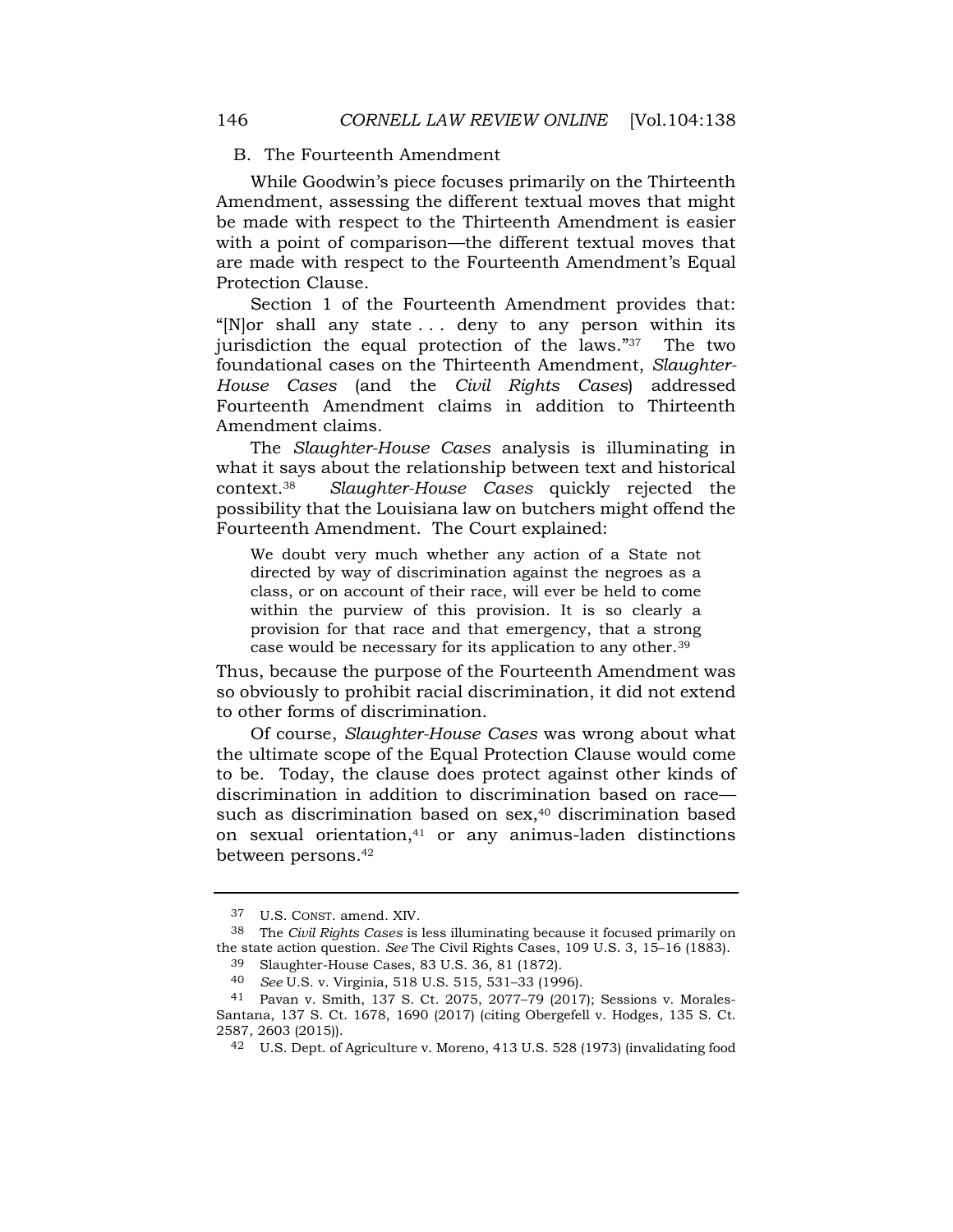But the judicial implementation of the Equal Protection Clause continues to distinguish between discriminations based on different kinds of characteristics. The doctrine maintains that classifications based on certain characteristics, such as race, are subject to the highest degree of scrutiny,<sup>43</sup> and that classifications based on other characteristics, such as sex and perhaps sexual orientation, are subject to intermediate [scrutiny.44](https://scrutiny.44) It also maintains that other kinds of classifications, while they might be unconstitutional, are subject only to the weakest kind of judicial scrutiny—rational basis [review.45](https://review.45) 

With respect to the Fourteenth Amendment, unlike the Thirteenth Amendment, *Slaughter-House Cases* appeared to rely on historical context only as a way to limit the reach of the Amendment by consulting shared expectations or understandings about the scope of the Amendments. And existing doctrine has continued to reflect that distinction, albeit in the doctrine that judicially implements the Amendments, rather than in construing the Amendment's meaning or scope.

C. (New) Constitutional Textualism and the Reconstruction Amendments

The use of historical context to interpret the constitutional text raises some interesting issues about the theory and practice of constitutional textualism. These issues include: (1) the relationship between the text and the context in which it was enacted; (2) the interpretive choices that are baked into textual interpretation (including new textualism) that cannot be boiled down to simple, mechanical formulas; and (3) the blurry lines between historical context and some ostensibly

stamp restriction because it was designed to discriminate against hippies); City of Cleburne v. Cleburne Living Center, Inc., 473 U.S. 432 (1985) (invalidating refusal to grant housing permit for home for the intellectually disabled).

<sup>43</sup> Fisher v. Univ. of Texas at Austin, 136 S. Ct. 2198, 2207–08 (2016); Parents Involved in Cmty. Schools v. Seattle Sch. Dist. No. 1, 551 U.S. 701, 720– 21 (2007); *id.* at 837 (Breyer, J., dissenting) ("Nonetheless, in light of *Grutter* and other precedents, I shall adopt the first alternative. I shall apply the version of strict scrutiny that those cases embody.").

<sup>44</sup> *Virginia*, 518 U.S. at 531–33; *Morales-Santana*, 137 S. Ct. at 1690.

<sup>45</sup> Whole Woman's Health v. Hellerstedt, 136 S. Ct. 2292, 2309–10 (2016) (explaining differences in the standard of review); *see also* Leah M. Litman, *Unduly Burdening Women's Health*, 116 MICH. L. REV. ONLINE 50, 55–58 (2017) (elaborating on this distinction); Leah M. Litman, *Getting to No on Roe*, TAKE CARE (July 5, 2018), <https://takecareblog.com/blog/getting-to-no-on-roe> [\[https://perma.cc/D5BC-5ZXU\]](https://perma.cc/D5BC-5ZXU) (same).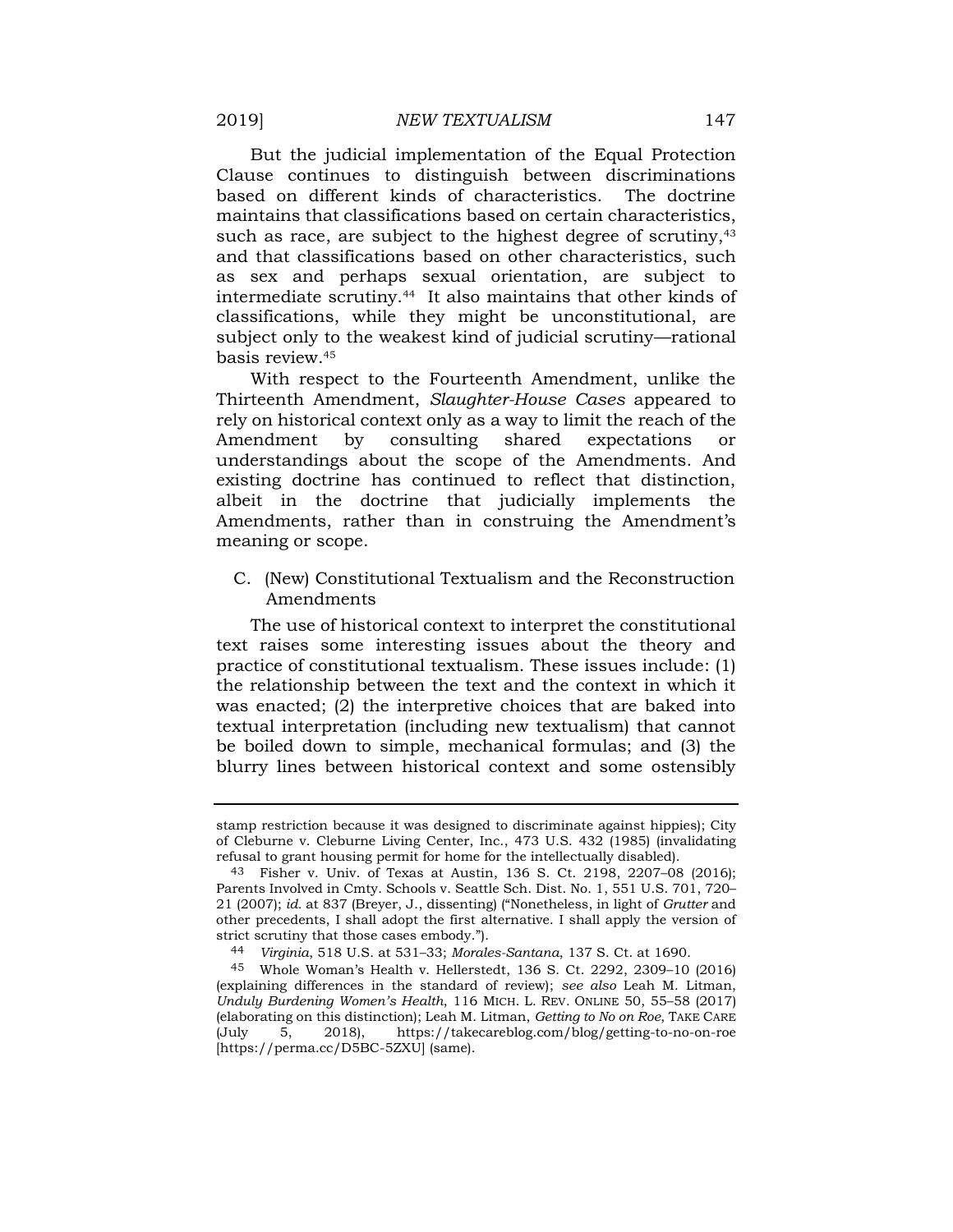forbidden considerations in constitutional interpretation (at least according to certain theories of interpretation, and in particular textualism). All of these issues point toward the "sacrifice" that the new textualism might make—it foregoes some of the differences (and purported advantages over) other methods of interpretation by recognizing that different sources, particularly historical context, can shed light on the meaning of the text.46

The use of historical context in constitutional textualism raises questions about how to reconcile text and historical context. When can the historical context broaden the text, or narrow it? Most people tend to think that historical context cannot change the meaning of the text, and that view is reflected in the cases on the Thirteenth Amendment.<sup>47</sup> But texts are susceptible to different interpretations, and historical context offers a way of selecting between them. And different aspects of the text can do the same thing—that is, different facets of the text can pull in different directions just as historical context can.

This, then, raises the possibility of weighing different kinds of evidence—"pure" text on the one hand and historical context on the other—against one another. Consider, for example, an argument that the *Slaughter-House Cases* acknowledged that cuts against its interpretation of the Thirteenth or Fourteenth Amendment:48 Whereas the Fifteenth Amendment specifically prohibits abridging a person's right to vote "on account of race, color, or previous condition of servitude,"49 the Thirteenth Amendment prohibits any form of "slavery []or involuntary servitude,"50 and the Fourteenth Amendment prohibits states from denying "any person . . . the equal protection of the laws," on any [basis.51](https://basis.51) Thus, the Thirteenth and Fourteenth Amendment's omission of any specific mention of race suggests the protections of those Amendments extend beyond racial discrimination or involuntary servitudes or slavery of particular racial groups. That cuts in the opposite direction as

<sup>46</sup> This phrase borrows from Thomas Colby's article of the same title, which is explained infra. *See* Thomas B. Colby, *The Sacrifice of The New Originalism*, 99 GEO. L. J. 713 (2011).

<sup>47</sup> *See supra* text accompanying notes 25–27.

<sup>48</sup> Slaughter-House Cases, 83 U.S. 36, 71–72 (1872) ("It is true that only the fifteenth amendment, in terms, mentions the negro by speaking of his color and his slavery. But it is just as true that each of the other articles were addressed to the grievances of that race, and designed to remedy them as the fifteenth.").

<sup>49</sup> U.S. CONST. amend. XV.

<sup>50</sup> U.S. CONST. amend. XII.

<sup>51</sup> U.S. CONST. amend. XIV.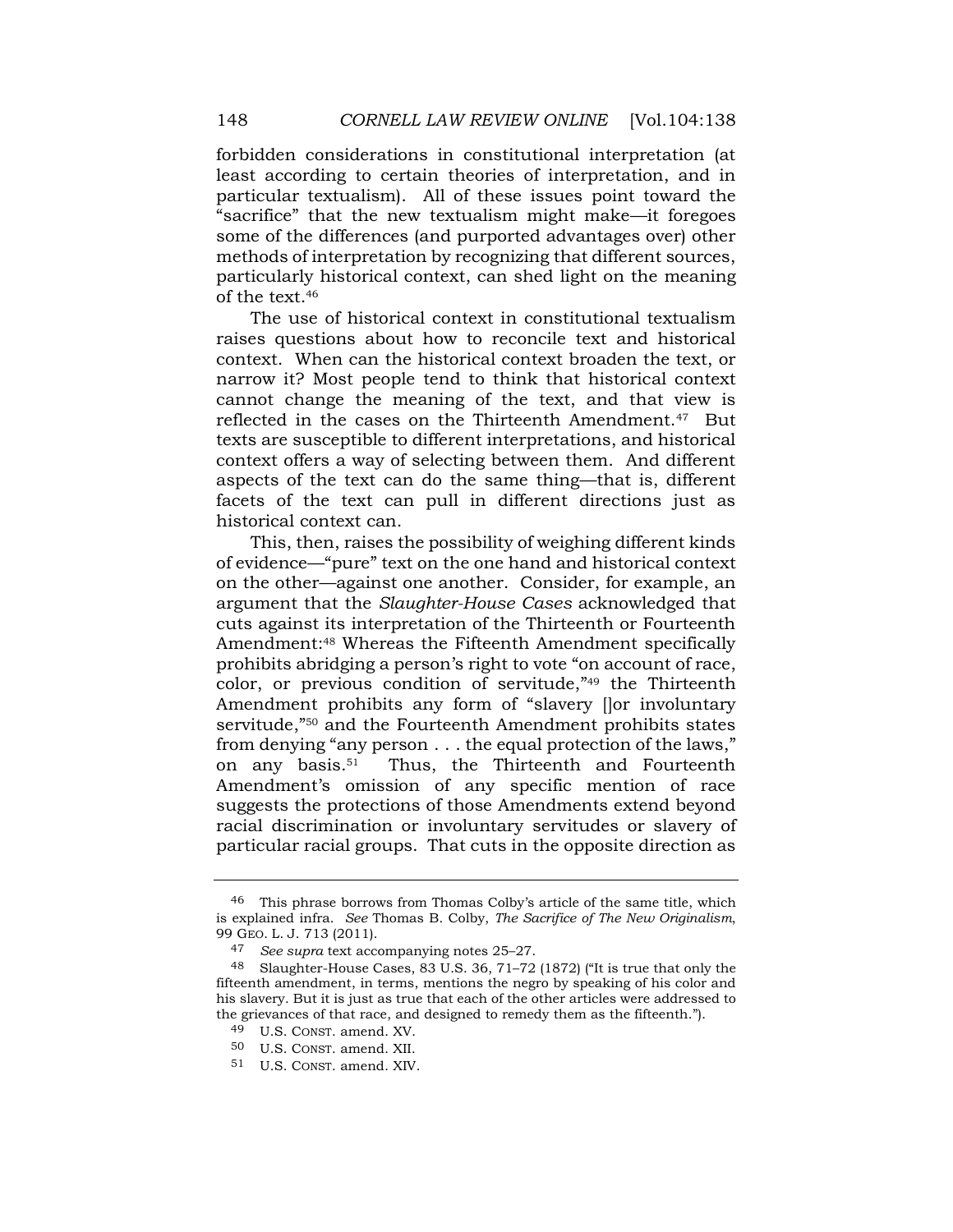the historical context of the Amendments—the textual point suggests the Amendments reach more than just discrimination based on race, whereas the historical context suggests they are uniquely concerned with racial discrimination.

These are competing pieces of evidence, and they are also different kinds or genres of competing evidence. Yet the possibility that both pieces of evidence would enter into the constitutional analysis does not seem to raise the kind of incommensurability problems that are sometimes associated with critiques of multi-faceted forms of constitutional interpretation that do not exclusively focus on one kind of source, such as the text, or on the original meaning of the text. These critiques maintain that it is not possible to weigh different kinds of constitutional authority—text, precedent, original meaning, practice, or implications—against one [another.52](https://another.52) Other scholars have explained at length why the incommensurability problem is not a particularly significant issue for eclectic forms of constitutional [interpretation.53](https://interpretation.53) And Thirteenth Amendment textualism supports those explanations and defenses of eclectic methods of interpretation in as much as it shows how different modes of constitutional argument can be sensibly weighed against one another, with an eye toward answering the ultimate question in constitutional cases—discerning the legally operative constitutional [meaning.54](https://meaning.54) 

But if Thirteenth Amendment interpretation suggests that some interpretive challenges are less challenging than they might appear, it also suggests that other interpretive challenges may be more challenging. Specifically, using historical context to interpret the text involves several interpretive choices that cannot readily be boiled down to a simple formula. And in that sense, the constraint that textualism offers is more analogous to the kind of constraint that most theories of interpretation offer. All theories of interpretation constrain judges, and the cases that sought to

<sup>52</sup> *See, e.g.*, Mitchell N. Berman & Kevin Toh, *Pluralistic Nonoriginalism and The Combinability Problem*, 91 TEX. L. REV. 1739, 1762–84 (2013) (summarizing objection before rejecting it).

<sup>53</sup> *See id.*; *see also* Michael C. Dorf, *Create Your Own Constitutional Theory*, 87 CALIF. L. REV. 593, 607–08 (1999); Richard H. Fallon, Jr., *A Constructivist Coherence Theory of Constitutional Interpretation*, 100 HARV. L. REV. 1187 (1987) (considering how to weigh structure and doctrine when they point in different directions).

<sup>54</sup> Richard H. Fallon, Jr., *The Meaning of Legal "Meaning" and Its Implications for Theories of Legal Interpretation*, 82 U. CHI. L. REV. 1235, 1290 (2015).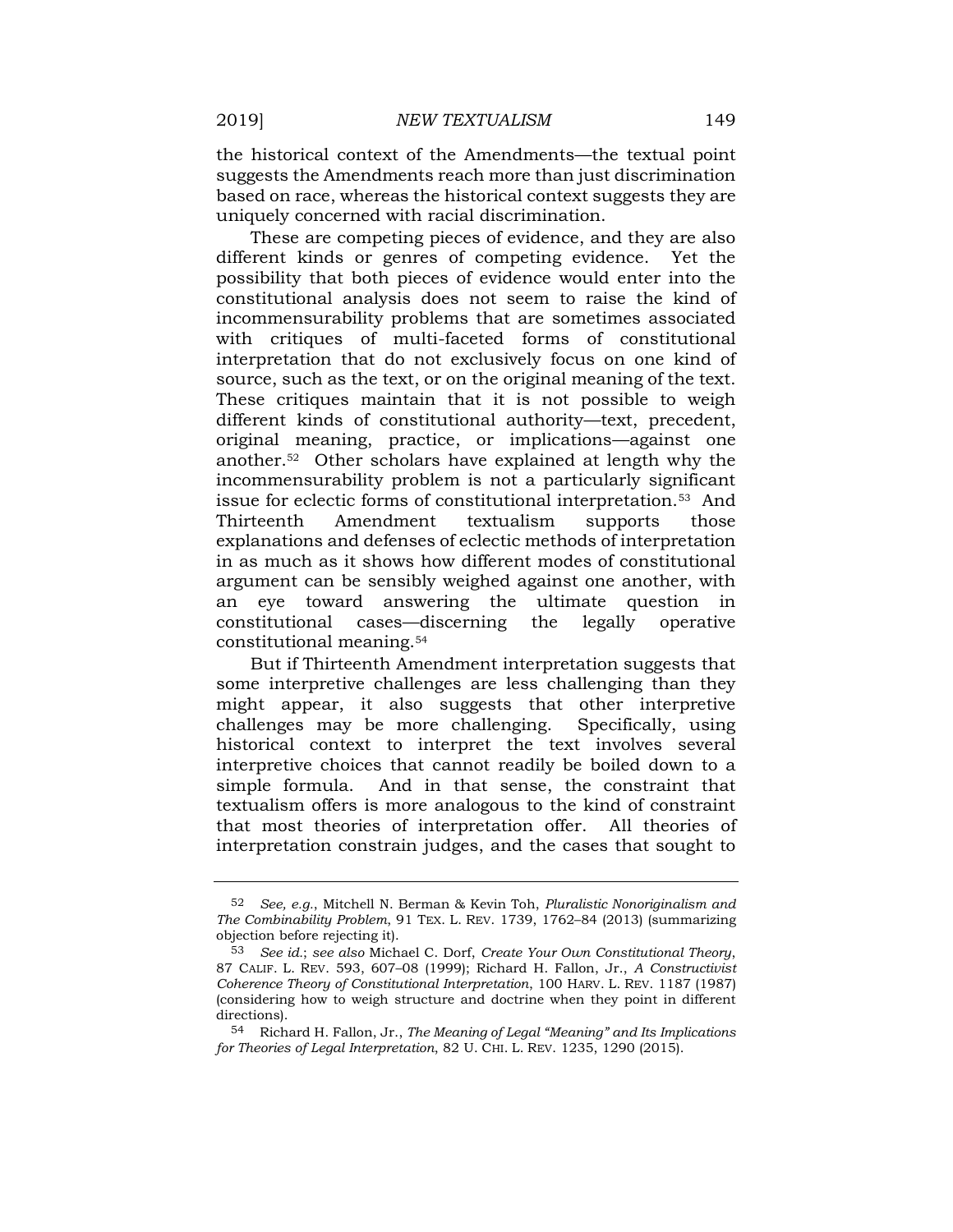interpret the text of the Thirteenth Amendment underscore that all of the different interpretive methodologies (including textualism) also involve balancing different considerations at one point or another in their analysis.

The use of historical context, in particular, involves another series of choices about how to read the relevant history. It is no secret that history is often messy and complicated, or that historical narratives can be described at different levels of generality.<sup>55</sup> And the historical context behind the Thirteenth Amendment is no exception. At various points, the cases discussing the historical context of the Thirteenth Amendment describe that context as the institution of African slavery56 (or, slightly differently, the destruction of the institution of slavery<sup>57</sup>); at a slightly higher level of generality, the "subjection of one man to another";58 on another formulation, "discrimination against the negroes as a class, or on account of their race"59; or (in modern cases) discrimination "on the basis of race."60 All of these descriptions are rough cut but fair descriptions of the historical context behind the Thirteenth Amendment. And selecting between them—at their varying levels of specificity or generality—may result in different interpretations of the Amendment, and different applications of it.

That is all fine and good; interpretation inevitably involves some degree of discretion and some amount of choice. But recognizing that this kind of discretion and choice is a part of textualism (or at least a part of textualism that is attentive to historical context) should reduce the extent to which proponents of textualism can insist that their theory avoids the kind of interpretive choices that they sometimes implicitly or explicitly represent are uniquely part of other theories of interpretation. Linguists have already pointed out some of the ways in which that is not the case: Textualism, like all kinds of interpretation, involves a significant amount of interpretive choice, including through the phenomena of

<sup>55</sup> Litman, *Anti-Novelty*, *supra* note 11, at 1479–87 Novelty; Chafetz, *supra*  note 12.

<sup>56</sup> The Civil Rights Cases, 109 U.S. 3, 9 (1883).

<sup>57</sup> Slaughter-House Cases, 83 U.S. 36, 72 (1873).

<sup>58</sup> *The Civil Rights Cases*, 109 U.S. at 23–24.

<sup>59</sup> *Slaughter-House Cases*, 83 U.S. at 81.

<sup>60</sup> Fisher v. Univ. of Texas at Austin, 136 S. Ct. 2198, 2207–08 (2016); Parents Involved in Cmty. Schools v. Seattle Sch. Dist. No. 1, 551 U.S. 701, 720– 21 (2007).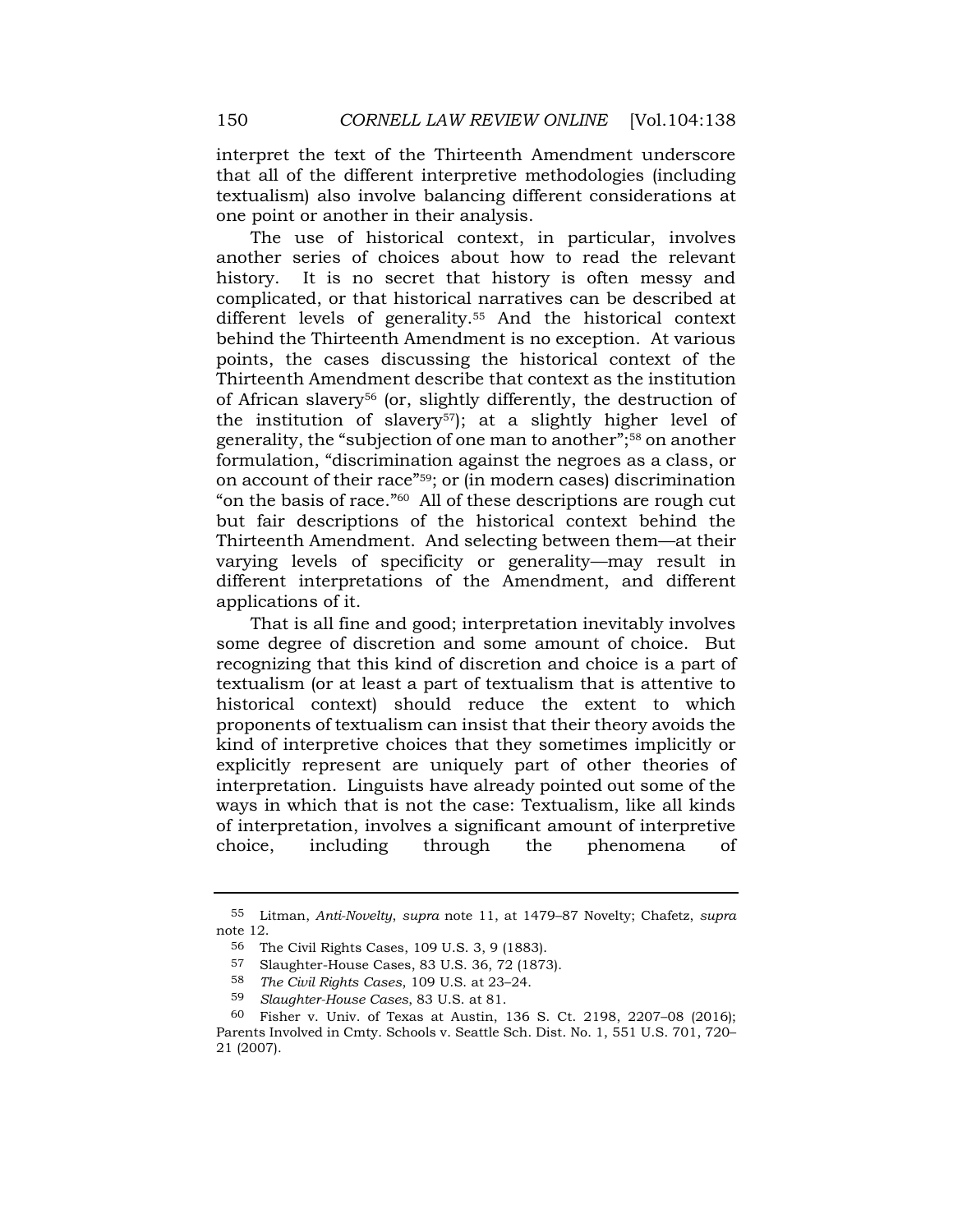"entextualization," which occurs when interpreters pick the relevant "chunk" of text to focus on.<sup>61</sup> The case study of Thirteenth Amendment textualism supplements that scholarship by highlighting other choices that are also part of textualism, or at least some variants of it.

Finally, the use of historical context to interpret the Thirteenth Amendment illustrates some of the ways textualism can smuggle in some ostensibly forbidden considerations, or at least considerations that the theory of textualism, according to its proponents, was meant to shift away from. In particular, historical context sometimes blurs together with purpose, and textualism is often described or pitched as an alternative to purposivism, which is defined as a focus on the official, objective purpose(s) of a law.<sup>62</sup> All of the discussion of the historical context behind the Thirteenth Amendment focused on the animating goal(s) of the Amendment. "[W]hen taken in connection with the history of the times," the Court declared, "a unity of purpose" became [clear.63](https://clear.63) The Court described its understanding of the historical context as a "design[] to establish the freedom of four millions of slaves."64 Both of these references to history are about the purpose that contemporaries would have attributed to the Thirteenth Amendment. That is striking insofar as proponents of textualism often trumpet it as an alternative to purposivism, which its critics sometimes dismissively depict as an unconstrained and largely free-wheeling judicial [inquiry.65](https://inquiry.65)

The use of historical context in the cases on the Reconstruction Amendments also illustrates some of the fuzzy boundaries between the original public meaning of a text and its expected applications. The distinction between the two is relevant insofar as modern versions of originalism tend to

<sup>61</sup> Victoria F. Nourse, *Elementary Statutory Interpretation: Rethinking Legislative Intent*, 55 B.C. L. REV. 1613, 1651 (2014); Anya Bernstein, *Before Interpretation*, 84 U. CHI. L. REV. 567 (2017).

<sup>62</sup> Richard Re has made a similar point about some of the Court's recent statutory interpretation cases. *See* Richard M. Re, *The New Holy Trinity*, 18 GREEN BAG 2d 407 (2015).

<sup>63</sup> *Slaughter-House Cases*, 83 U.S. at 67.

<sup>64</sup> *Id.* at 69; *see also id.* at 71 ("[N]o one can fail to be impressed with the one pervading purpose found in them all, lying at the foundation of each, and without which none of them would have been even suggested; we mean the freedom of the slave race, the security and firm establishment of that freedom, and the protection of the newly-made freeman and citizen from the oppressions of those who had formerly exercised unlimited dominion over him.").

<sup>65</sup> *See* William N. Eskridge, Jr., *Textualism, The Unknown Ideal?*, 96 MICH. L. REV. 1509, 1532–33 (1998) (summarizing critique before challenging it).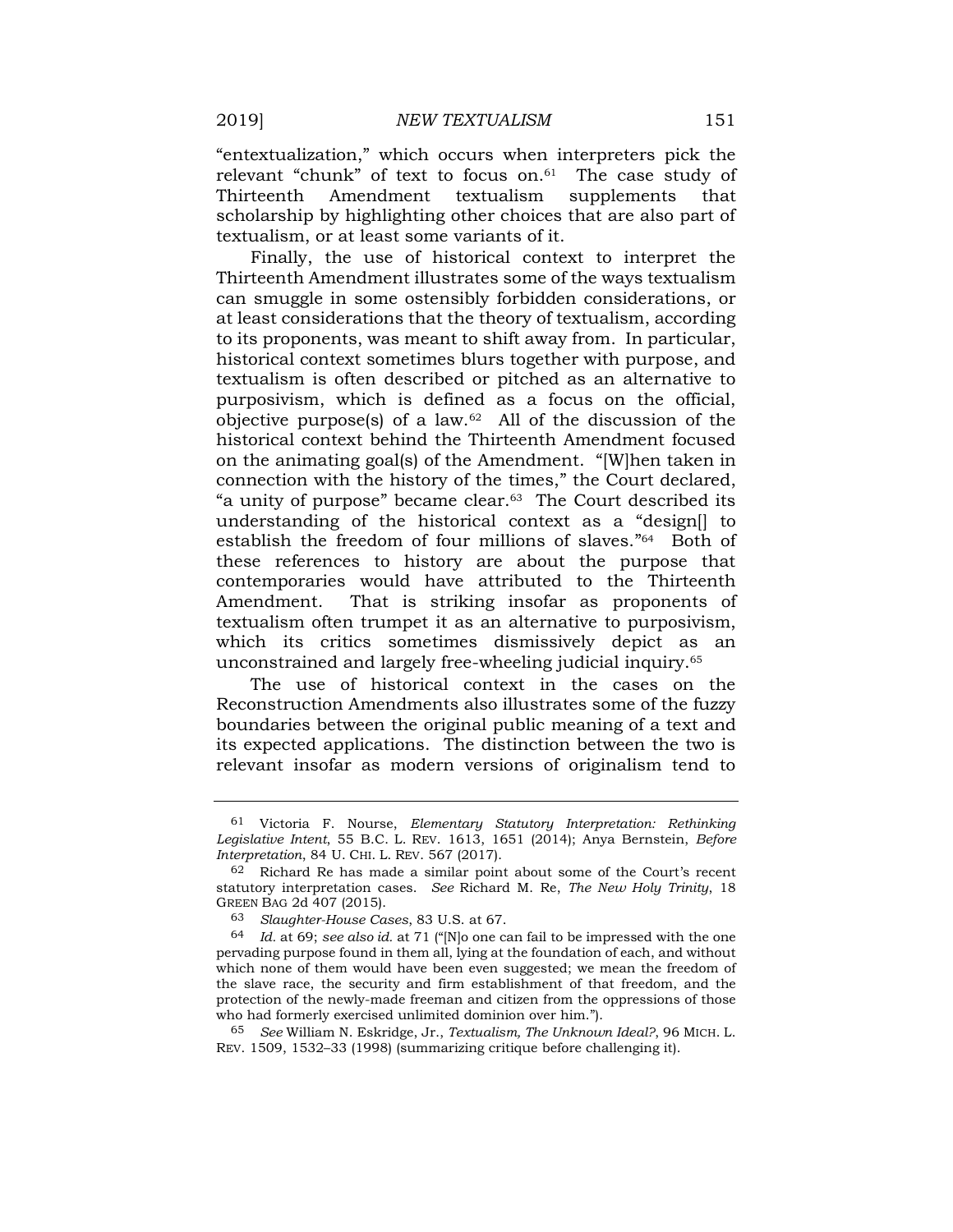focus more on the former, rather than the latter, for a variety of [reasons.66](https://reasons.66) But the distinction between the two is not always clear, nor is it particularly stable. In part for that reason, Michael Dorf warned of what he deemed the originalism twostep—interpreters' ability to shift back and forth between a text's public meaning and its expected applications depending on the [context.67](https://context.67) For example, some originalists interpreted the text at a high level of generality when analyzing the constitutionality of laws restricting marriage to heterosexual couples: In that instance, interpreters read the Equal Protection Clause as forbidding laws that subordinate one group to another, particularly with respect to a societally important [institution.68](https://institution.68) But when analyzing other issues, originalists interpret the text at a much more specific level of [generality.69](https://generality.69) For example, to determine whether laws restricting women's access to medical procedures terminating a pregnancy, interpreters maintain that the text could not forbid laws that were common at one point in [history.70](https://history.70) But the same could be said for laws restricting marriage to heterosexual couples.

<sup>66</sup> Litman, *Anti-Novelty*, *supra* note 11, at 1450; Dorf, *Undead Constitution*, *infra* note 69, at 2020.

<sup>67</sup> *See also* Ryan, *supra* note 6, at 1533 ("Although the shift to original meaning was significant as a matter of theory, it often changed little in practice. Conservatives were often unwilling to follow this refined version of originalism when it would lead to liberal outcomes by courts.").

<sup>68</sup> *See* Ilya Somin, *Originalism is Broad Enough to Include Arguments for a Constitutional Right to Same-Sex Marriage*, THE VOLOKH CONSPIRACY (Jan. 28, 2015), <https://www.washingtonpost.com/news/volokh>conspiracy/wp/2015/01/28/originalism-is-broad-enough-to-includearguments-for-a-constitutional-right-to-same-sex-

marriage/?utm\_term=.01bc85ac3b1c [\[https://perma.cc/Z5P6-VVJL](https://perma.cc/Z5P6-VVJL)]; *see also*  Peter J. Smith, *Originalism and Level of Generality*, 51 GA. L. REV. 1, 23–48 (2017). Dorf also gives as an example of academic arguments that seek to justify the claim that discrimination on the basis of sex is unconstitutional. Dorf, *Undead Constitution*, *infra* note 69 at 2031–34 (citing Steven G. Calabresi & Julia T. Rickert, *Originalism and Sex Discrimination*, 90 TEX. L. REV. 1 (2011)).

<sup>69</sup> *See* Michael C. Dorf, *The Undead Constitution*, 125 HARV. L. REV. 2011, 2032–34 (2012) (book review) (citing Steven G. Calabresi & Livia Fine, *Two Cheers for Professor Balkin's Originalism*, 103 NW. U. L. REV. 663, 695–98 (2009)).

 language in the document." Ryan, *supra* note 6, at 1534–35. 70 Jim Ryan generalized: "Conservatives, however, continued to rely on what the framers and ratifiers said about the Constitution. This is not in itself controversial, because the statements and understandings of the founding generations constitute some evidence of what the language meant when adopted. What was (and remains) controversial is that conservatives often relied exclusively on what the ratifiers and framers believed the Constitution required in certain contexts in order to establish the meaning of the text. Put differently, they relied on the expectations of the framers and ratifiers rather than the actual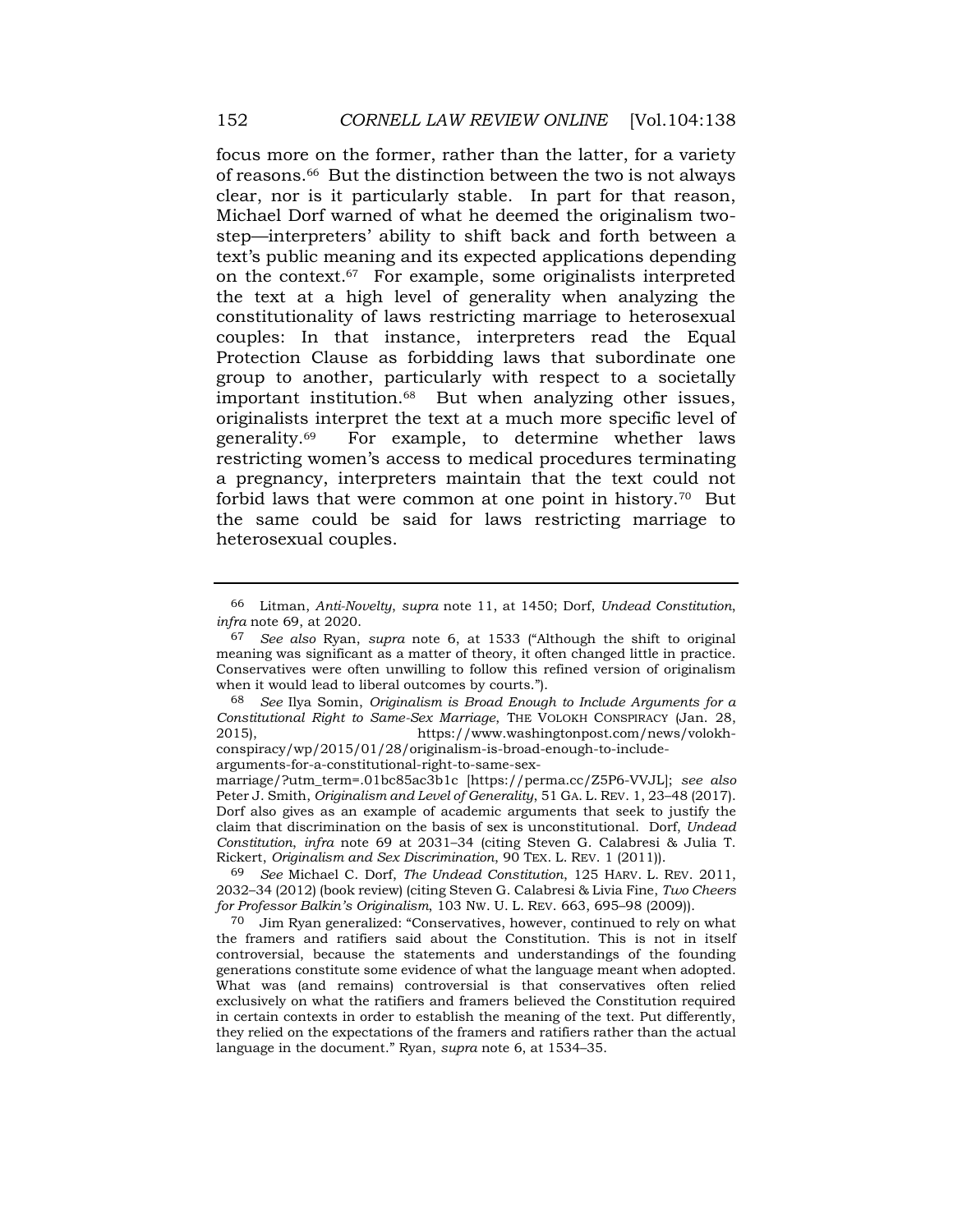The same back-and-forth between public meaning and expected applications is evident in the Thirteenth Amendment cases too. The *Slaughter-House Cases*' and the *Civil Rights Cases*' discussion of the historical context behind the Thirteenth Amendment ranged from the very general ("[t]he institution of African slavery"71) to the very specific ("the refusal to any persons of the accommodations of an inn"72). And importantly, the Court seamlessly switched back and forth between discussing the historical context as a background principle to the Amendment (which comes closer to approximating original public meaning) and discussing the historical context as a way of testing whether contemporaries would understand the text to mean that a particular law is unconstitutional (which starts to look like the expected application of the [text\).73](https://text).73)

The back-and-forth between public meaning and expected applications has some particularly problematic consequences in the context of these cases. Specifically, the *Civil Rights Cases* used contemporaries' expected applications about the Thirteenth Amendment as a basis to legitimate private forms of [discrimination.74](https://discrimination.74) It also used contemporaries' shared understandings about the Thirteenth Amendment to mistakenly put some conceptual space between slavery and racism, as well as to suggest that the institution of slavery was separate from race and [racism.75](https://racism.75) 

Of course, this is but one limited case study in how textualism has worked. But it points in the direction of some limitations to the "new textualism" that mirror some of the limitations to the "new originalism." In his article, *The Sacrifice of The New Originalism*, Thomas Colby explained the trade-off that newer forms of originalism make.76 Colby argues that more modern forms of originalism came to focus on original public meaning, rather than original intentions, to avoid many of the criticisms with relying on original intent.<sup>77</sup> These

<sup>71</sup> Slaughter-House Cases, 83 U.S. 36, 68 (1873).

<sup>72</sup> The Civil Rights Cases, 109 U.S. 3, 23–24 (1883).

<sup>73</sup> *See supra* text accompanying notes 33–36.

<sup>74</sup> *See The Civil Rights Cases*, 109 U.S. at 25.

<sup>75</sup> *See id.*; Richard A. Primus, *The Riddle of Hiram Revels*, 119 HARV. L. REV. 1680, 1723 (2006) ("The argument here was straightforward. Race and slavery were legally independent.").

<sup>76</sup> Colby, *supra* note 46.

<sup>77</sup> Colby, *supra* note 46, at 736–44; *see also* Ryan, *supra* note 6, at 1532 ("For conservatives, the shift to original meaning provided a stronger theoretical base for originalism. Everyone could agree that the text of the Constitution, at least when clear, counted as law.").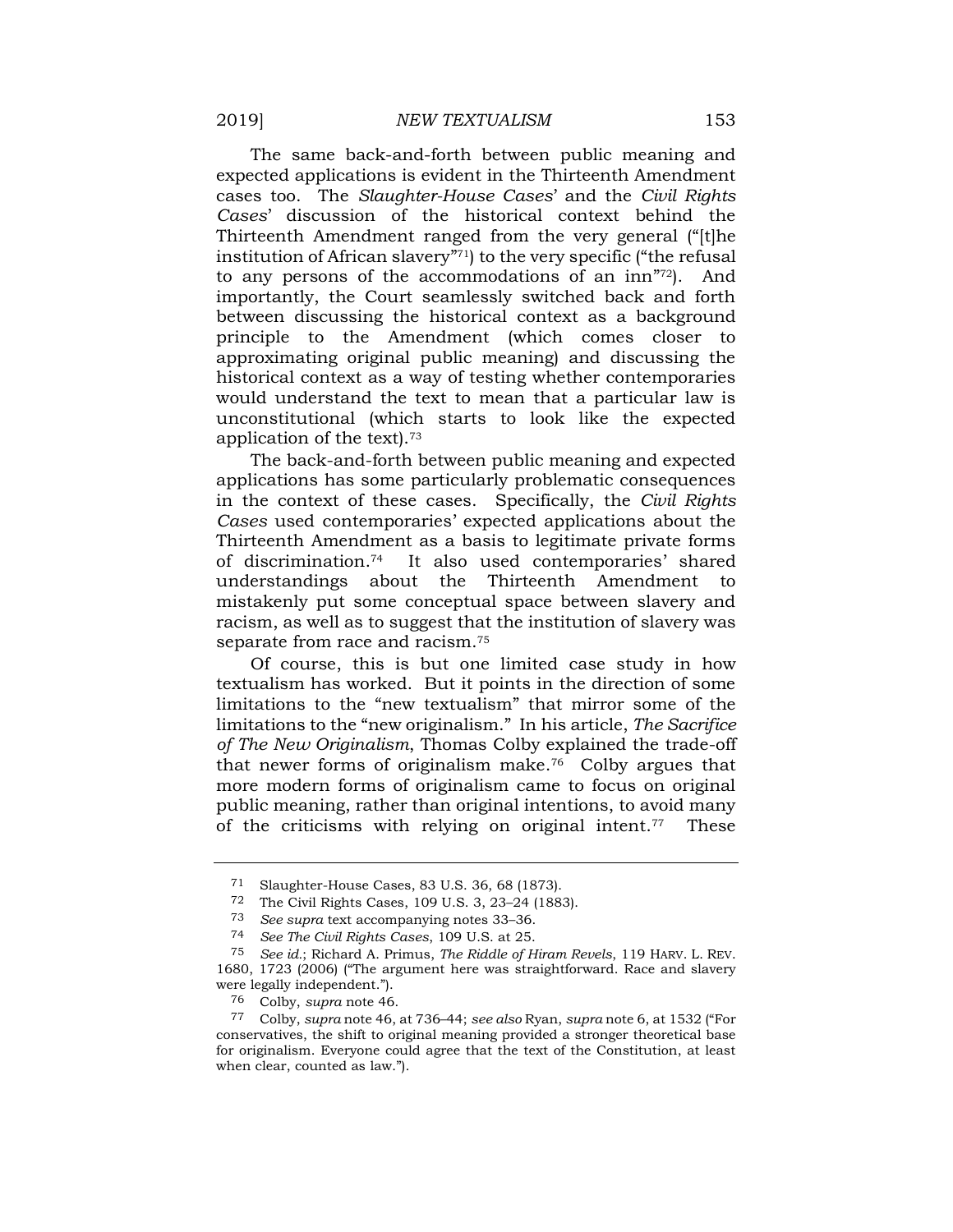criticisms include the claim that intentions, rather than enacted text, do not amount to law, and the concern that relying on the framers' intentions or expectations would produce some rather intolerable results (such as the unconstitutionality of paper money, and the continued inequality and disenfranchisement of women and African-Americans, among other things). But focusing on original public meaning—and particularly in accepting that the original public meaning was potentially capacious enough to mean that laws prohibiting same-sex marriage are unconstitutional, or that laws prohibiting abortion are unconstitutional, or that laws segregating public schools are unconstitutional sacrificed one of the main benefits that originalism purportedly offered: constraining judges, and reducing their ability to make freewheeling, policy-laden [determinations.78](https://determinations.78)

Something similar could be said about the new textualism. Specifically, the new textualism's acknowledgment that the constitutional text can adopt and reflect general principles, and that the meaning of the constitutional text can be discerned by examining many different kinds of sources (such as historical context, or purpose, or structure, or other texts) both more accurately reflects how interpretation works, and also improves on some of the shortcomings of more wooden forms of textualism. But in the process, it may sacrifice some of the constraints that textualism was supposed to offer, or at least complicate some of the arguments for why textualism is superior to other interpretive methodologies, including the constraint it imposes on judges. And that has had significant consequences for the legal doctrine that governs Congress' ability to enact legislation to carry out the promises of the Thirteenth (and Fourteenth) Amendments.

Scholars have already pointed to a similar dynamic sacrifices entailed in efforts to improve—when it comes to statutory [textualism.79](https://textualism.79) Both John Manning and Richard Re have argued that professed textualists occasionally broaden their purported textualist inquiries to include consideration of

<sup>78</sup> Colby, *supra* note 46, at 744–64. New Originalism distinguishes between constitutional interpretation and constitutional construction; construction involves the "process of fashioning constitutional doctrine and applying it to [a] particular issue[]," whereas interpretation involves determining the actual, semantic meaning of the words of the Constitution. *Id.* at 766–67.

<sup>79</sup> This may also reflect the dynamic Jeremy Kessler and David Pozen identified in Jeremy K. Kessler & David E. Pozen, *Working Themselves Impure: A Life Cycle Theory of Legal Theories*, 83 U. CHI. L. REV. 1819 (2016).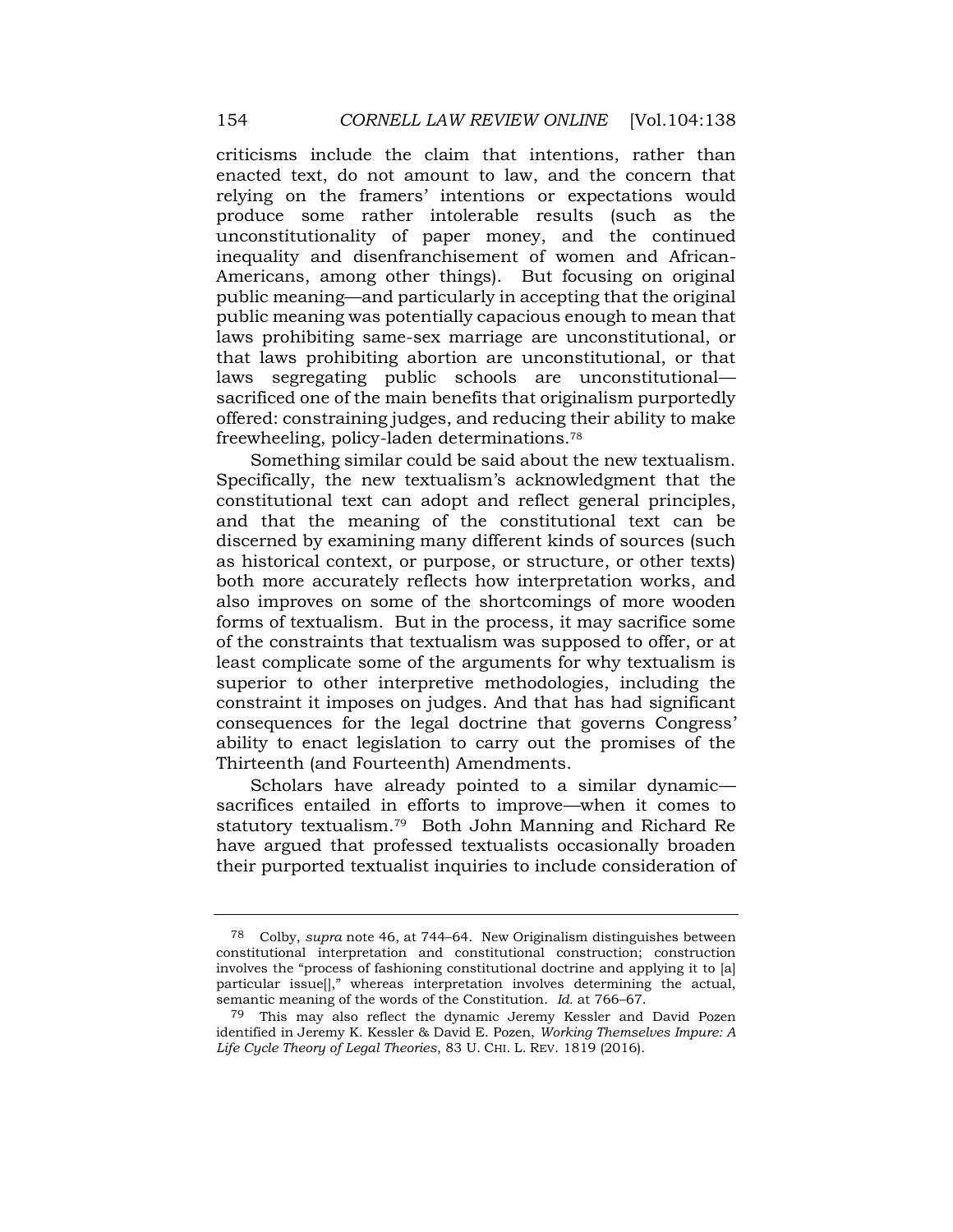other sources, such as context and structure, or legislative object or [purpose.80](https://purpose.80) And, in doing so, these scholars have suggested that these purported textualist methods may sacrifice or compromise on several of the advantages of textualism.

Perhaps it is possible to perform an analysis of the text that always manages to focus on original public meaning rather than expected applications, or an analysis of the text that is not bound up with normative choices about how to read history or structure. But if the theory of constitutional textualism—or at least the strain of it tied to original public meaning—is perfectible, its practice is far from it.81

#### II

#### INTERTEXTUALISM

The Thirteenth Amendment also provides an occasion to think about another occasional move in textualism, particularly new textualism—intertextualism, which is the effort to interpret similar words or phrases in the Constitution to mean similar things and to read different wording choices as a significant indicator of constitutional [meaning.82](https://meaning.82) At least when applied to the Thirteenth Amendment, intertextualism might not have the kinds of interpretive payoffs it is supposed to have; intertextualism, rather, reveals how the text can often cut in different directions, just like other kinds of sources can.

<sup>80</sup> John F. Manning, *The New Purposivism*, 2011 SUP. CT. REV. 113; Re, *supra*  note 62.

<sup>81</sup> *Cf.* Colby, *supra* note 46, at 769 ("When its apparent methodological compatibility with the New Originalism is recognized, *Blaisdell* might serve as an illustration of the inability of the New Originalism to constrain judges or obviate outcomes despised by many champions of originalism.").

<sup>82</sup> A recent example of intertextualism is the Chief Justice's dissent in *Arizona State Legislature v. Arizona Independent Redistricting Commission*, 135 S. Ct. 2652, 2687 (2015) (Roberts, C.J., dissenting) ("The unambiguous meaning of 'the Legislature' in the Elections Clause as a representative body is confirmed by other provisions of the Constitution that use the same term in the same way." He then goes on to survey other uses of the term within the Constitution: regarding section 2 of Article I, "This reference to a 'Branch of the State Legislature' can only be referring to an institutional body. . ."; regarding Article IV, "The references to 'the Recess of the Legislature of any State' and 'the next Meeting of the Legislature' are only consistent with an institutional legislature"; regarding Article IV, "but the *only* natural reading of the Clause is that 'the Executive' may submit a federal application when 'the Legislature' as a representative body cannot be convened"; and regarding Article VI, "this provision can only refer to the 'several State Legislatures' in their institutional capacity." (emphasis added)).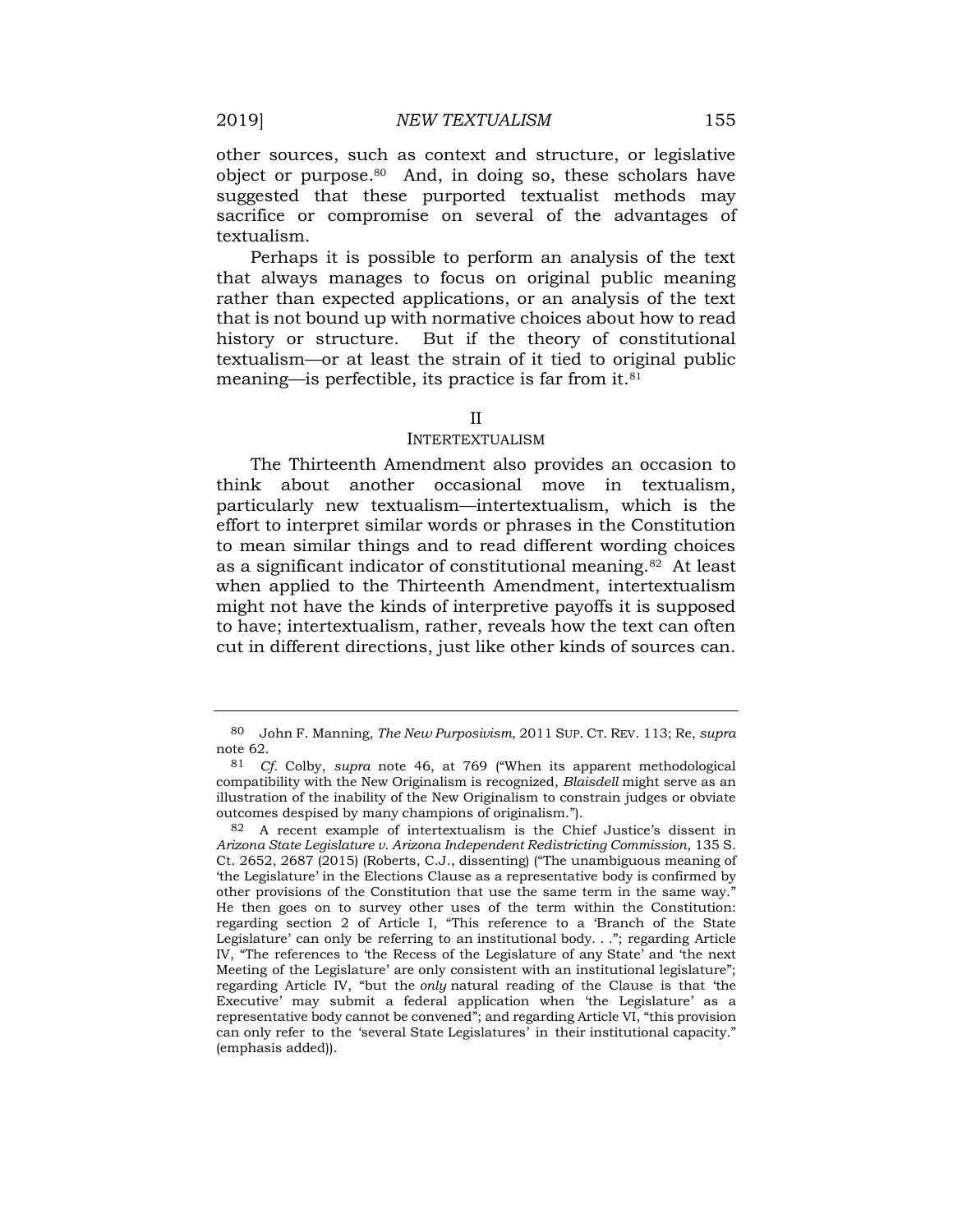### A. Thirteenth and Eighth Amendments

The Thirteenth Amendment provides that slavery and involuntary servitude shall not exist "except as a punishment for crime whereof the party shall have been duly convicted."<sup>83</sup> Goodwin's piece focuses on labor practices in modern jails. Are those practices immune from constitutional scrutiny because they amount to "punishment for crime[s]"?

One reason to think not is that the labor practices Goodwin writes of are not *themselves* necessarily imposed "*as a punishment* for crime,"84 which is what the Thirteenth Amendment exempts from the constitutional prohibition. Rather, the persons engaged in labor in jails were sentenced to jail time; and in jail, they were contracted out as laborers.<sup>85</sup> But the labor—or involuntary servitude, if it rises to that level—was not what the judge ordered or imposed on the defendant at the time of sentencing.

One way of testing that intuition would be to look elsewhere in the Constitution for when the word "punishment" is used. It shows up in the Eighth Amendment, which provides that "excessive bail shall not be required, nor excessive fines imposed, nor cruel and unusual punishments inflicted."<sup>86</sup> Would an interpretation of the Thirteenth Amendment that maintained labor practices in jails are not constitutionally permissible "punishments" also mean that labor practices in jails (or any treatment of inmates in jails) are not subject to scrutiny under the Eighth Amendment, because they are not "punishments"?

Perhaps. But the word "punishment" is used in slightly different ways in both Amendments. The Thirteenth Amendment prohibits involuntary servitude "*except as a*  punishment," whereas the Eighth Amendment prohibits "cruel and unusual punishments" from being "inflicted." The former refers to the act of the imposition of punishment, whereas the latter focuses more on punishment at the moment it is experienced by the individual subject to it—hence the verb "inflicted"—without any reference to the person or entity inflicting it. Thus, perhaps the former's focus on the imposition of punishment, rather than the experience of it, means that labor practices in jails could not constitute "a

<sup>83</sup> U.S. CONST. amend. XIII.

<sup>84</sup> U.S. CONST. amend. XIII (emphasis added).

 $^{85}$   $\,$  Some labor practices may be imposed as punishment, either at sentencing or in prison.

<sup>86</sup> U.S. CONST. amend. VIII.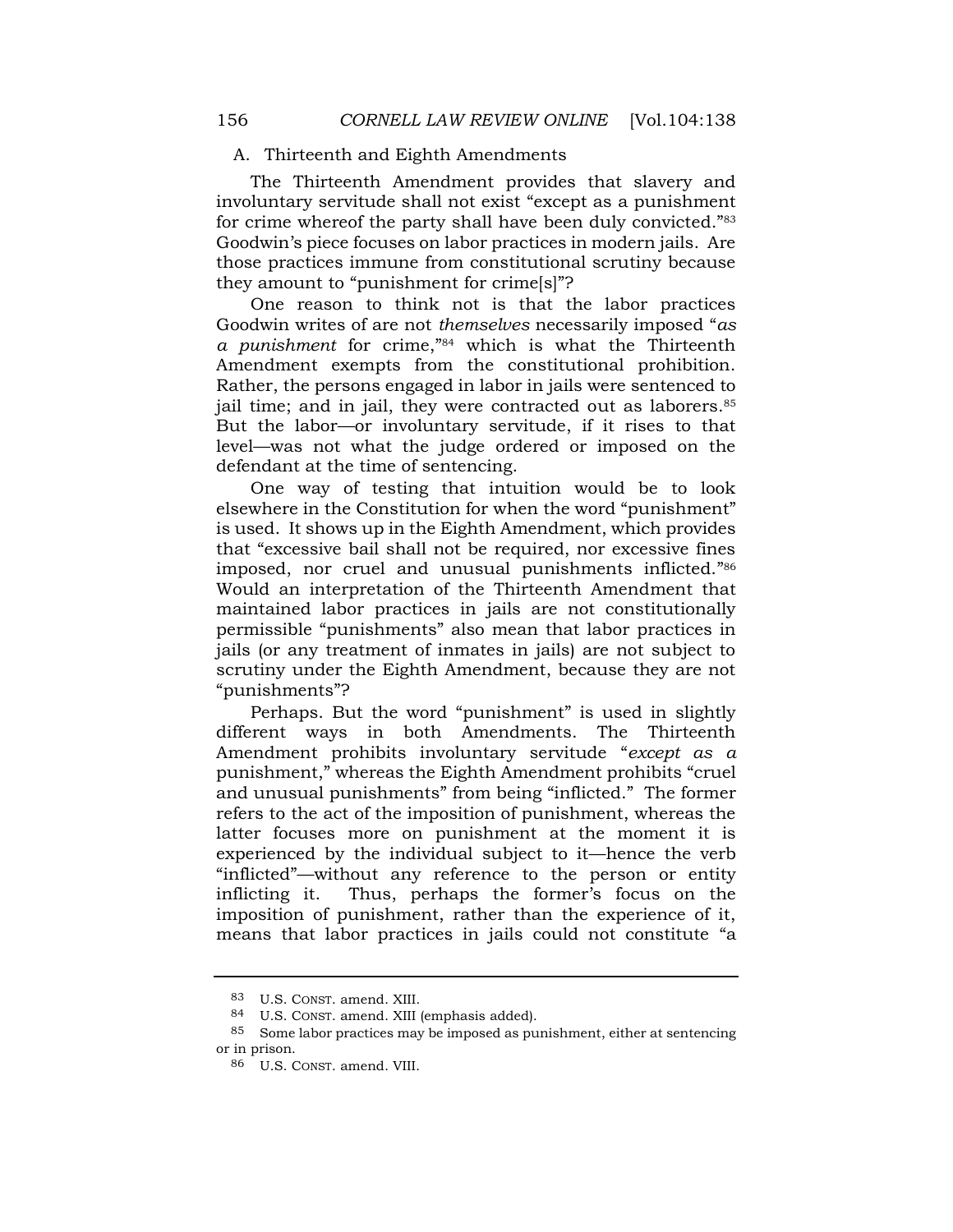punishment" for purposes of the Thirteenth Amendment, but could still constitute punishments for purposes of the Eighth.

Intertextualism, in other words, can identify different interpretive moves. It at least raises a concern about interpreting the Thirteenth Amendment in a way that would suggest any labor ordered by prison administrators could never amount to "punishments" under the Eighth Amendment, even if it does not resolve it. It is less clear, however, that intertextualism can definitively resolve these questions.

#### B. Thirteenth and Fourteenth Amendments

What might a comparison between the Fourteenth and Thirteenth Amendments tell us about the Thirteenth Amendment? The Fourteenth Amendment provides that "nor shall any State . . . deny to any person within its jurisdiction the equal protection of the laws,"87 whereas the Thirteenth Amendment provides that "neither slavery nor involuntary servitude . . . shall exist" except for certain exceptions?88

One possible inference concerns whether the Amendments only prohibit intentional harms based on how the two Amendments focus on subjects versus objects.<sup>89</sup> The Thirteenth Amendment focuses on a prohibited result, or state of affairs—"slavery [and] involuntary servitude . . . shall [not] exist," whatever their sources.<sup>90</sup> By contrast, the Fourteenth Amendment focuses on the actions of the state; the Fourteenth Amendment specifically prohibits the state from denying equal protection—"Nor shall any state . . . deny to any person within its jurisdiction the equal protection of the laws."91 That clause of the Fourteenth Amendment ("Nor shall any state") is the source of the "state action" doctrine of the Fourteenth

<sup>87</sup> U.S. CONST. amend XIV.

<sup>88</sup> U.S. CONST. amend. XIII. This is in addition to the textual similarity between the two, relative to the Fifteenth Amendment. *See supra* text accompanying notes 48.

<sup>89</sup> *Cf.* Nicholas Quinn Rosenkranz, *The Subjects of the Constitution*, 62 STAN. L. REV. 1209, 1210 (2010) ("The Constitution prohibits not objects but actions. Judicial review is the review of such actions. And actions require actors: verbs require subjects. So before judicial review focuses on verbs, let alone objects, it should begin at the beginning, with subjects. Every constitutional inquiry should begin with a basic question that has been almost universally overlooked. The fundamental question, from which all else follows, is the who question: who has violated the Constitution?"); Nicholas Quinn Rosenkranz, *The Objects of the Constitution*, 63 STAN. L. REV. 1005 (2011).

<sup>90</sup> U.S. CONST. amend XIII.

<sup>91</sup> U.S. CONST. amend XIV.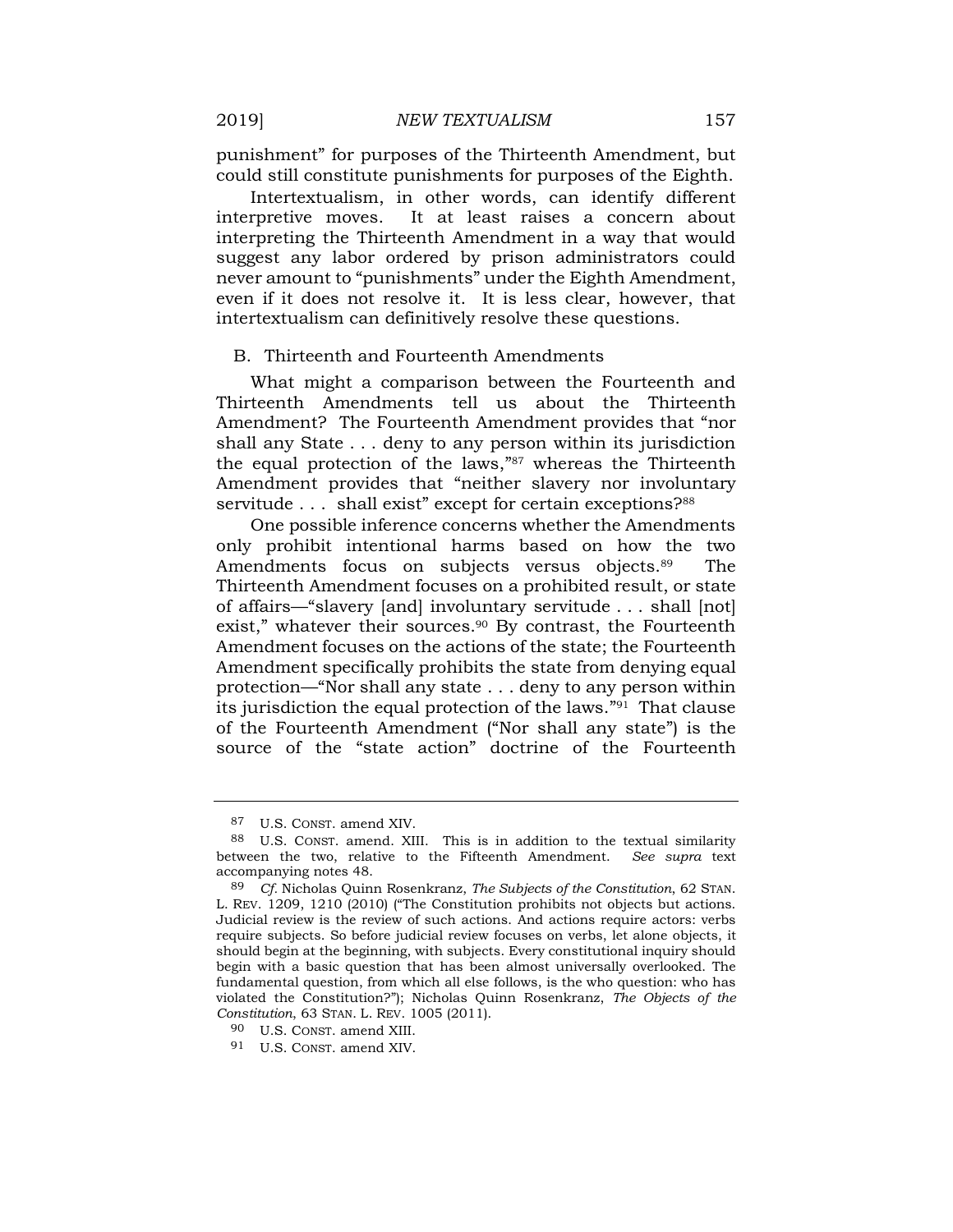Amendment.<sup>92</sup>

But that feature of the Fourteenth Amendment may do some other work too. In particular, the Court has interpreted the Fourteenth Amendment to prohibit only *intentional*  discrimination. That is, the Court has said that policies do not violate the Fourteenth Amendment merely because they produce racially disparate effects; policies are unconstitutional only if they intentionally produce disparate racial burdens.<sup>93</sup> And the Fourteenth Amendment's text, which focuses on the subject of the forbidden action—rather than the objects, or parties burdened by it—might be a point in favor of that interpretation.

But the reverse is true in the case of the Thirteenth Amendment. That Amendment does not focus on the source of the forbidden action; it focuses on the result (slavery or involuntary servitude). In the case of the Fourteenth Amendment, the text singles out the subject—the entity doing the forbidden action. In the case of the Thirteenth Amendment, the focus is different. Viewed in that light, intertextualism might suggest that the Thirteenth Amendment is not merely concerned with intentional wrongs or government purposes. It is instead concerned with the results of government or private policies.

With that in mind, the labor practices that Goodwin writes of take on a different light—and a more troubling one at that. For if the Thirteenth Amendment, as *Slaughter-House Cases*  reminded us, was uniquely concerned with servitudes inflicted on African Americans, modern-day labor practices in jails disproportionately burden communities of color, as they are disproportionately subject to criminal sanctions. Those differential burdens might trigger some concerns under the Thirteenth Amendment. And unlike in the case of the Fourteenth Amendment, the text of the Thirteenth Amendment might suggest that it does not matter whether those disparate burdens were imposed intentionally or not.

On closer inspection, however, that comparison might not yield quite so significant an interpretive payoff. The Thirteenth Amendment forbids slavery and involuntary servitudes "except as a punishment for crime whereof the party shall have been

<sup>92</sup> The Civil Rights Cases, 109 U.S. 3, 11–15 (1883).

<sup>93</sup> Pers. Adm'r v. Feeney, 442 U.S. 256, 259 (1979). For a paper critiquing this framework by excavating a contrary framework in federal courts designed to suss out state discrimination against federal rights, see Leah M. Litman, *State Discrimination Against Federal Rights* (manuscript, on file with author).